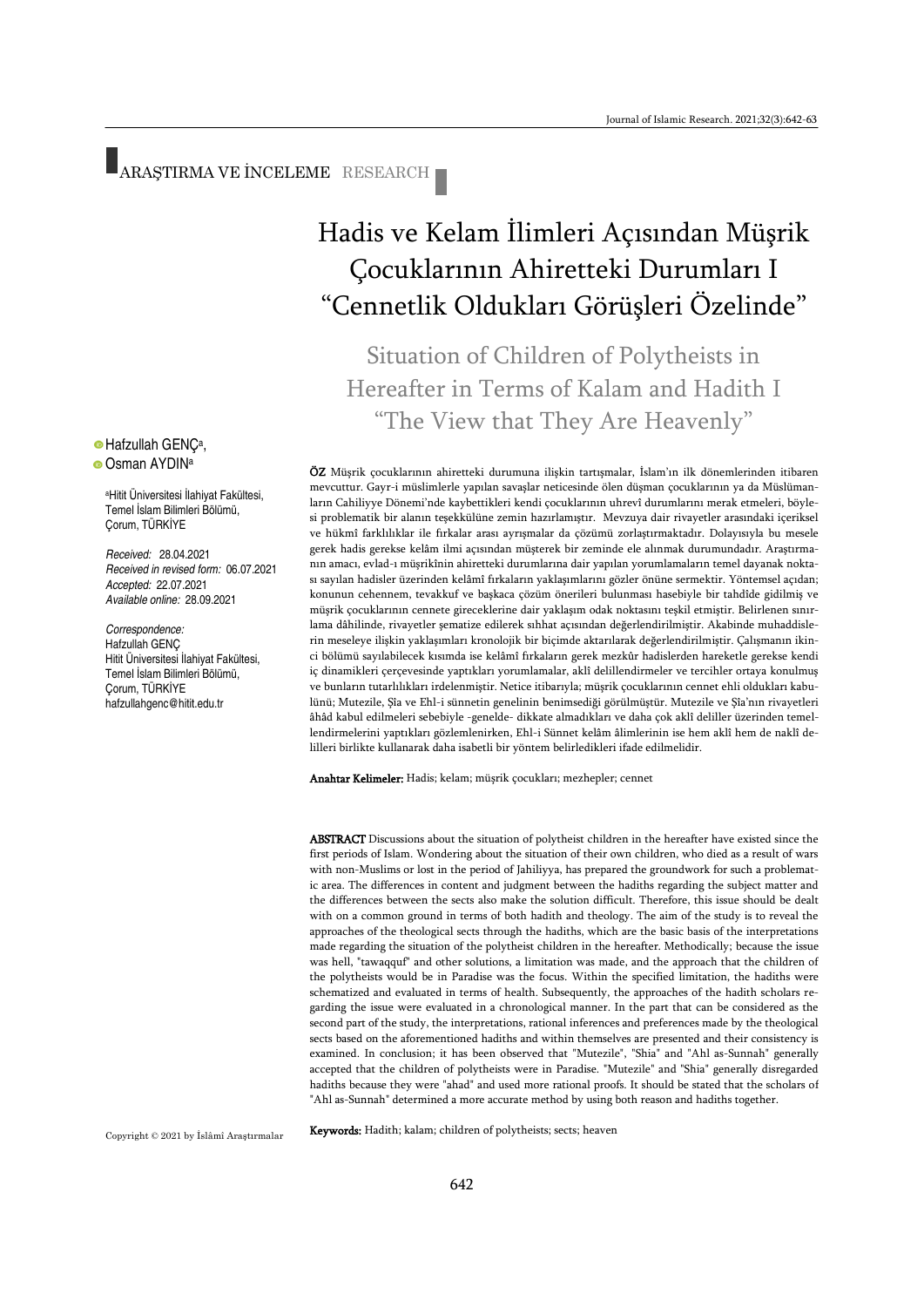$\overline{a}$ 

#### EXTENDED ABSTRACT

One of the issues that has occupied the agenda of Muslims since the first period of Islam is the situation in the hereafter of the children of the polytheists who died before they were born. There are different reasons for this issue to come up. The first of these is that during the clashes with the polytheists, children also stay together or are used as shields by the polytheists and lose their lives. The second is that Muslims have children who lost their lives at a young age during the period of ignorance. The third reason is to wonder about the situation of Muslim or polytheist children who have not reached their age in the hereafter. Because they had not yet been regarded as liable and passed away without believing and obeying the hereafter. In this case, what kind of treatment they would encounter in the hereafter was appealing to people's curiosity. As a matter of fact, even the notables of the Companions such as Ibn Abbas had an opinion on this issue and it was important for them to confirm their ideas.

The issue of polytheist children; It is a field on which hadith, kalam, fiqh and relatively tafsir focus. Especially hadith and theology disciplines dealt with this issue a lot and made this issue a special topic in their works. The subject of polytheist children is also a special area of study of the science of Muhtelifu'l-hadith. Because besides the rumors that seem to contradict each other that the aforementioned children will go to heaven or hell; there are also rumors that contain provisions that they were heavenly servants and that only God knows their situation. However, it was necessary for the scholars to examine the narrations that gave different judgments in their hands in terms of both health and text. As stated in the section on the soundness of the hadiths, there are contradictory narrations although they are considered to be sound. Again, although it has the conditions of health in terms of text, there are also rumors containing different provisions. For all these reasons, the hadith scholars could not meet at a common and expressed different opinions about the polytheist children.

The issue has two focal points in terms of the science of kalam: First, the children of the polytheists are related to the subject of belief. As a matter of fact, if it were possible for these children to believe, such a debate would not have come up. It was ruled that a believer would be regarded as a person of Paradise, and a person who does not live in Paradise. However, it is out of question for these children who have not reached the age of taxpayer to believe. The conditions sought to believe are to be akil and balig, as determined by alliance. On the other hand, children are neither mentally sufficient nor have reached the age of puberty. In this case, any determination is not appropriate regarding the aspect of the issue that is subject to belief. The second focus of the issue is the subject of fate. The death of children before they reach the age to be deemed obliged, that is, before they have the opportunity to believe and serve, and the possibility of an eternal punishment due to his father if the deceased child is the child of a polytheist draws attention to the issue of fate.

slam'ın ilk döneminden beri Müslümanların gündemini meşgul eden konulardan birisi, müşriklerin henüz buluğa ermeden ölen çocuklarının ahiretteki durumlarıdır. Bu konunun gündeme gelmesinin farklı nedenleri vardır. Bunlardan ilki, müşriklerle yaşanan çatışmalarda çocukların da arada kalması ya da müşrikler tarafından kalkan olarak kullanılıp hayatını kaybetmesidir.<sup>1</sup> İkincisi, Müslümanların cahiliye döneminde küçük yaşta hayatını kaybeden çocuklarının bulunmasıdır.<sup>2</sup> Nedenlerden üçüncüsü ise henüz buluğa ermemiş Müslüman ya da müşrik çocuklarının ahiretteki durumunun merak edilmesidir. Çünkü onlar henüz mükellef sayılmayıp iman etmeden ve taatte bulunmadan ahirete irtihal etmişlerdi. Bu durumda ahirette nasıl bir muameleyle karşılaşacakları insanların merakını celp ediyordu. Nitekim İbn Abbas (ö. 68/687-88) gibi sahabenin ileri gelenleri dahi bu konuda kendilerince bir fikre sahiptiler ve fikirlerini teyit ettirmek onlar için önemliydi.<sup>3</sup> İ

Müşrik çocukları meselesi; hadis, kelâm, fıkıh ve nispeten de tefsirin üzerinde durduğu bir sahadır. Özellikle hadis ve kelâm disiplinleri bu meseleye daha fazla eğilmişler ve mevzuyu eserlerinde hususi konu başlığı yapmışlardır. Müşrik çocukları konusu Muhtelifu'l-hadîs ilminin de özel inceleme alanıdır. Çünkü mezkûr çocukların cennet ya da cehenneme gideceklerine dair birbiriyle çelişir görünen rivayetlerin yanı sıra; cennet hizmetçisi olduklarına ve durumlarını yalnızca Allah'ın bildiğine dair hükümler içeren rivayetler de vardır. Hal böyle olunca muhaddislerin, ellerindeki farklı hükümler veren rivayetleri hem sıhhat hem de metin açısından incelemeleri gerekmiştir. Hadislerin sıhhatiyle ilgili bölümde de belirtildiği üzere sahih addedildiği halde çelişen rivayetler vardır. Yine metin açısından sıhhat şartlarını

<sup>&</sup>lt;sup>1</sup> Ebû Abdillâh Muhammed b. İsmâîl b. İbrâhîm el-Cu'fî Buhârî, Sahîhu'l-Buhârî, Dâru İbn Kesîr, Şam 2002, Cihâd 144.

<sup>&</sup>lt;sup>2</sup> Ahmed b. Alî b. el-Müsennâ et-Temîmî el-Mevsılî Ebû Ya'lâ, *Müsned-i Ebî Ya'lâ*, Dâru'l-me'mûn li't-turâs, Sam 1984, 12/504.

<sup>&</sup>lt;sup>3</sup> Süleymân b. Dâvûd b. el-Cârûd Ebû Dâvûd et-Tayâlisî, Müsned-i Ebû Dâvud, thk. Muhammed b. Abdulmuhsin et-Türkî, Dâru Hicr, Kahire 1999, 1/434.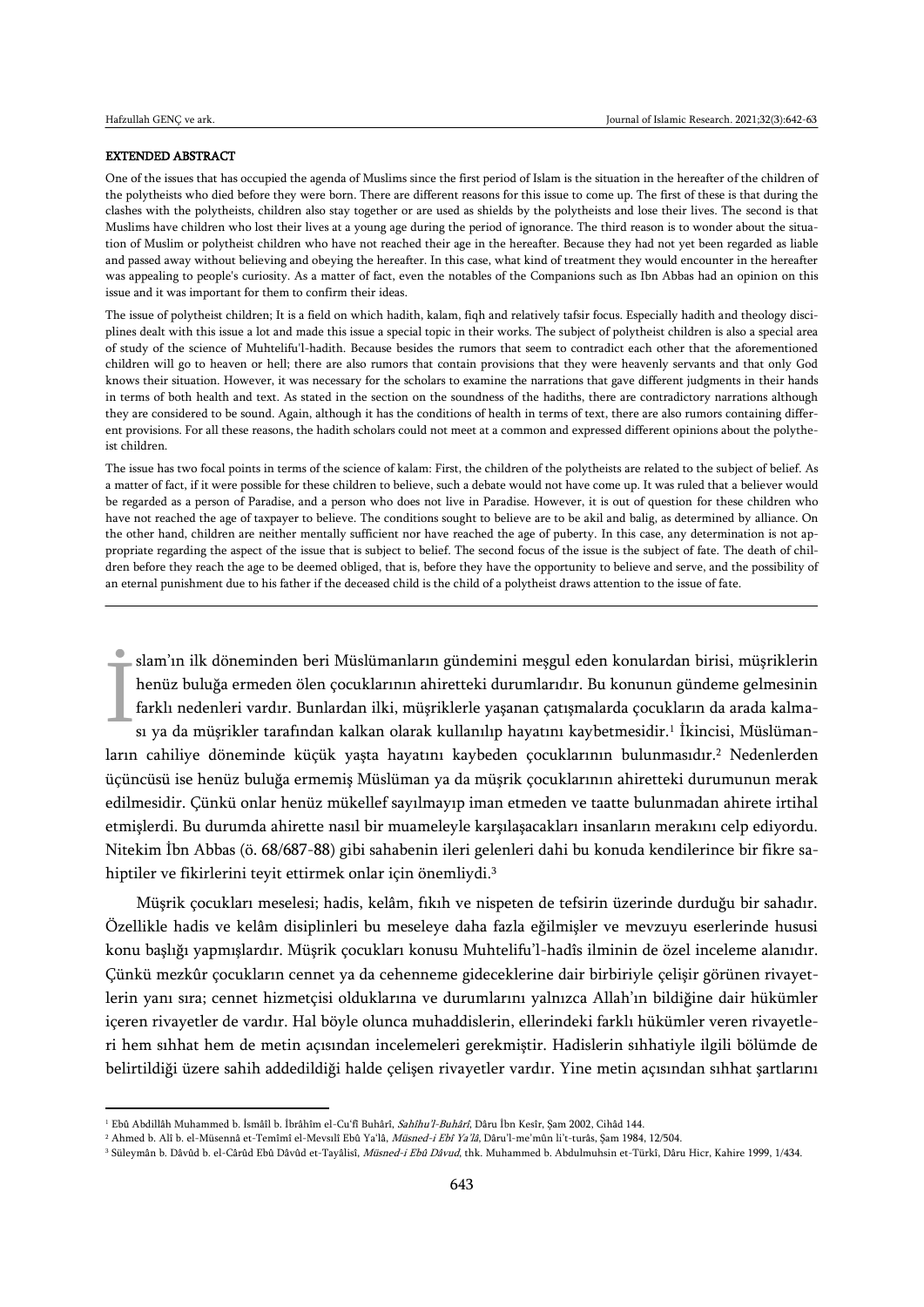taşımakla birlikte farklı hükümler içeren rivayetler de vardır. Tüm bu gerekçelerden ötürü hadis ulemâsı bir müşterekte buluşamamış ve müşrik çocukları hakkında farklı kanaatler beyan etmiştir.

Meselenin kelâm ilmi açısından ise iki odak noktası bulunmaktadır: Birincisi müşrik çocukları mevzuu imana müteallik bir husustur. Nitekim bu çocukların iman etmeleri mümkün olsaydı böyle bir tartışma gündeme gelmezdi. İman edenin cennetlik etmeyenin ise cehennemlik sayılacağı şeklinde bir hüküm verilirdi. Fakat henüz mükellef çağına erişmeyen bu çocukların iman etmesi beklenemez. Zira iman etmek (mükellefiyet) için aranan şartlar ittifakla belirlendiği üzere âkil ve baliğ olmaktır. Çocuklar ise henüz ne aklî açıdan yeterlidir ne de buluğ çağına erişmiştir. Bu durumda meselenin imana taalluk eden yönüne dair herhangi bir tespit yerinde olmayacaktır. Meselenin ikinci odak noktası ise kader konusudur. Çocukların henüz mükellef addedilecek yaşa gelmeden yani iman edecek ve kulluk yapacak fırsatı bulamadan ölmeleri, ayrıca ölen çocuğun müşrik bir kimsenin çocuğu olması halinde babası sebebiyle ebedi cezaya çarptırılma ihtimali, dikkatleri kader meselesi üzerine çekmektedir. Bu dinî gerekçelerin yanı sıra bir de insanî açıdan akıl ve vicdan vurgusu yapılmalıdır. Elbette dinî gerekçelerin arka planında akıl vicdan zaten bulunmaktadır, denilebilir. Lakin burada, mesela mükellefiyet için din, farklı bir şey söylemiş olsa o da kabul edilirdi gibi bir hava hissedilmektedir.

Her ekol kendi iç dinamiklerinden hareketle müşrik çocukları hakkında bir kanaate varmıştır. Konuya ait kapsamın genişliği ve farklı ekollerin görüşlerini içine alması sebebiyle müşrik çocukları hakkındaki tartışmaları iki ayrı araştırmada incelemek hem daha münasip olacak hem de konunun vuzuha kavuşması adına daha çok fayda sağlayacaktır. Tüm münakaşa alanlarını tek bir çalışmaya sığdırma çabası mesele açısından hayati önem taşıyan ve izahı gerekli görülen hususları dışarıda bırakabilecektir. Bu nedenle çalışmada -her ne kadar on görüş bulunmakla birlikte- müşrik çocukları hakkındaki mezkûr yaklaşımlar; cennette ya da cehennemde oldukları ve tevakkuf edilmesinin gerektiği şeklinde üç temel hüküm üzerine bina edilmiştir. Bu makalede cennette yer alacaklarına ilişkin eğilim üzerinde durulmuştur. Geriye kalan diğer iki hüküm ise müstakil bir çalışma olarak tarafımızdan yapılmaktadır.

Araştırmada öncelikle konunun daha iyi anlaşılabilmesi için meselenin tarihi arka planına yer verilmiştir. Daha sonra müşrik çocuklarının cennette olduklarını ifade eden temel rivayetler ve bunlara dair muhaddislerin izahları işlenmiştir. Son kısımda da cennetlik görüşünü benimseyen kelâm ekollerinin yöntemleri incelenerek değerlendirilmiştir.

# İSLAM'IN İLK DÖNEMİNDE MÜŞRİK ÇOCUKLARI MESELESİ

Düşman iki grup ya da devlet arasında yaşanan mücadele her zaman silahlı kuvvetlerin bir meydanda karşı karşıya gelmesi şeklinde olmamaktadır. Bazen baskınlar şeklinde yürütülen mücadeleler iki taraftan birinin karşı tarafın beklemediği bir anda ona saldırması ve yıpratmasıyla olmaktadır. Savaş literatüründe bu türden baskınlara gayr-ı nizami harp ya da gerilla harbi denilmektedir.<sup>4</sup> Bu tür savaşların sağladığı birtakım avantajlar vardır. Taraflar bulundukları şartlara göre bu savaş türünü tercih edebilirler.<sup>5</sup>

Hz. Peygamber ve Müslümanlar gayr-ı müslimlerle yürüttükleri mücadelede karşı tarafa üstünlük sağlamak amacı ile gayr-ı nizami harp taktiğini kullanmışlardır. Mesela Hz. Peygamber Kutbe b. Âmir'i yirmi kişilik bir kuvvetle daha önce anlaşma yaptıkları fakat anlaşmayı bozan Has'am kabilesinin bir ko-

<sup>4</sup> Zeynel Levent, Teşkilât-ı Mahsusa'dan Kuva-yı Milliye'ye Gayrinizami Harp, (Yayınlanmamış Doktora Tezi), Ankara Üniversitesi Türk İnkılap Tarihi Enstitüsü, Ankara 2019, 51.

<sup>&</sup>lt;sup>5</sup> Levent, Gayrinizami Harp, 69.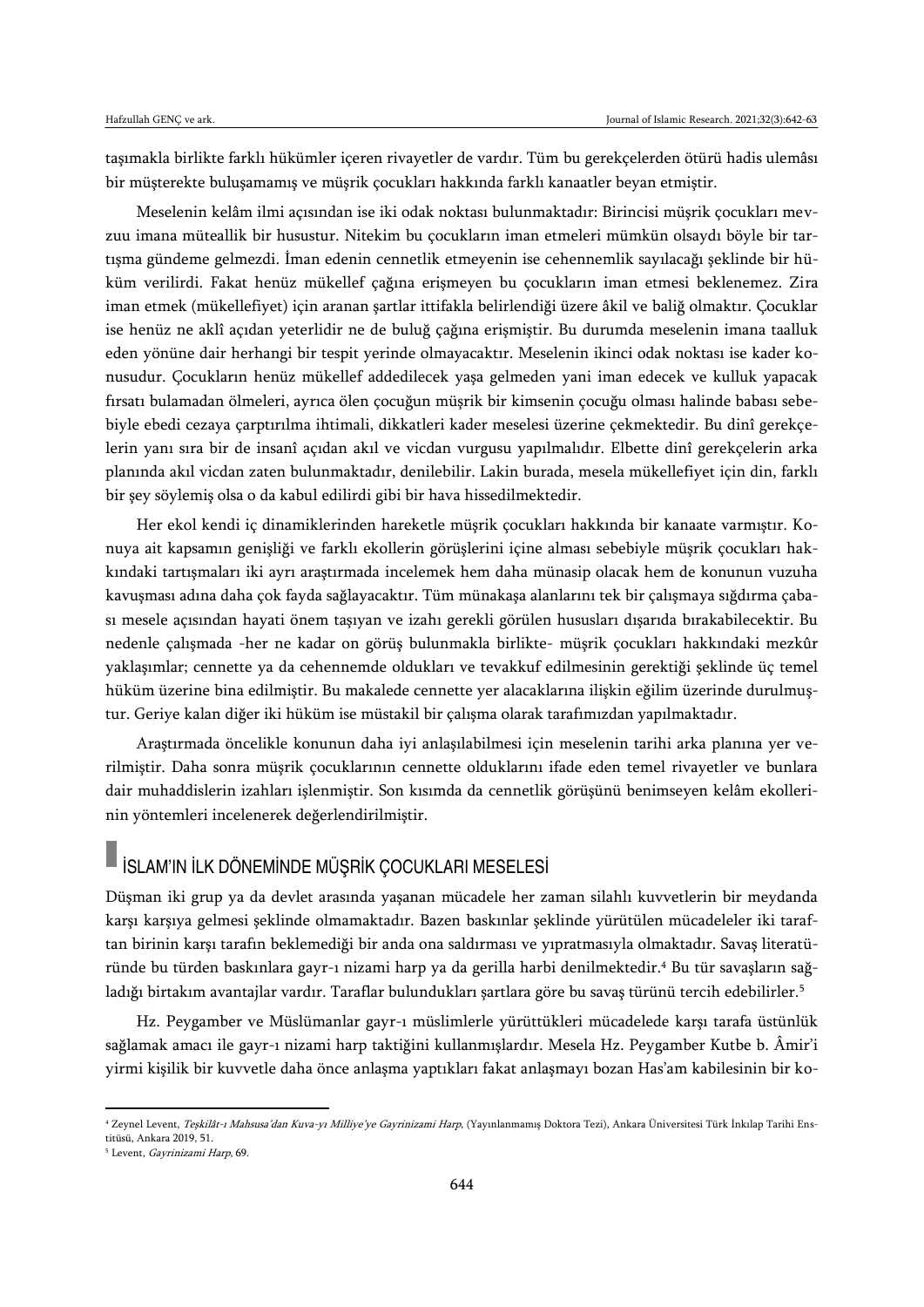lu üzerine göndermiştir. Hz. Peygamber Kutbe'ye gündüz durup gece hızlıca yol almalarını, silahlarını saklamalarını ve gece baskın yapmalarını emretmiştir.<sup>6</sup> Söylediğimiz gibi bu bir harp taktiğidir ve düşmanı şaşırtma, savaşa hazırlık yapmasının önüne geçme, az zayiat verme gibi amaç ve faydaları bulunmaktadır. Hz. Peygamber savaşa hazırlanırken gizliliğe dikkat etmiştir. Karşı tarafı savaş yapmadan teslim olmaya mecbur bırakmak için gece baskınları taktiğini kullanmıştır. Büyük ihtimalle o, bunu hem başarı sağlamak hem de fazla kan dökülmesini engellemek için yapmıştır.<sup>7</sup> Sebebi ne olursa olsun vakıa bize, Müslümanların harp taktiği şeklinde gece baskınını kullandıklarını göstermektedir.

Gece baskınlarını harp taktiği biçiminde kullananlar açısından saydığımız avantajların yanı sıra menfi sonuçları da vardır. Bu sonuçlardan birisi; Hz. Peygamber'in savaş hukuku çerçevesinde gerek şer'î gerekse ahlakî bir kural olarak belirlediği *kadın ve çocukların öldürülmemesi* ilkesi<sup>8</sup> kimi zaman zorunlu hallerde çiğnenmiştir. Müslümanlar bu kuralı çiğnememek için azamî dikkat sarf etse de, o dönemin şartlarına göre neredeyse zifiri karanlık gecelerde yapılan baskınlarda kadınlar ve çocuklar gayr-ı ihtiyarî arada kalıp hayatını kaybetmekteydi. Hal böyle olunca Müslümanlar da tabii olarak bu süreçte sadır olan hataların kendileri için neye sebebiyet vereceğini merak etmişler ve Hz. Peygamber'e bu konuda sorular sormuşlardı.<sup>9</sup> Öldürülen çocukların henüz mükellef sayılmadıkları için günahsız olmaları gerektiğinden hareketle, mümin ya da kâfir mi sayılacaklarına dair Müslümanların kafasında netlik bulunmadığından mümin kabul edilmeleri halinde bir inanam öldürmenin yaptırımıyla karşı karşıya kalma ihtimali doğmaktadır. Dolayısıyla Müslümanlar onların durumunu öğrenmek istemişlerdir.

İbn Hibbân'nın (ö. 354/965) Sahîh'inde yer alan ve Şuayb el-Arnavûd (1928-2016) tarafından "hasen" olarak nitelenen bir rivayet Hz. Peygamber'in 630 yılındaki Huneyn Gazvesine kadar müşrik çocuklarının öldürülmesine müdahale etmediğini göstermektedir.<sup>10</sup> Huneyn Gazvesinde Müslümanların müşriklere duydukları hırs ve öfke neticesinde müşrik çocuklarını öldürdükleri haberi Hz. Peygamber'e ulaştıktan sonra sahabeye, "Size ne oluyor da savaşa gittiğinizde çocukları öldürüyorsunuz" diyerek çıkışmış, ardından da çocukların öldürülmesini yasaklamıştır.<sup>11</sup> Bu durumda bir önceki paragrafta belirtilen ve Müslümanlarda tedirginlik oluşturduğunu düşündüğümüz Hz. Peygamber'in koyduğu kadın ve çocukların öldürülmemesi kuralı çiğnenmektedir. Çünkü Huneyn Gazvesi'nden önce gerçekleşen baskınlar müşrik çocuklarının öldürülmesi yasaklanmadan evvel gerçekleşmiştir. Fakat bu anlamda bir tedirginlik duymasalar bile onların, masum olduklarına kanaat ettikleri çocukları öldürmekten sıkıntı duydukları gerçeği geçerliliğini korumaktadır.

Müşrik çocuklarının konumu ve akıbeti meselesinin Müslümanların gündemine gelmesinin bir diğer nedeni pek çok Müslümanın Cahiliye Dönemi'nde bir yakınını kaybetmesidir. Müslümanlar kaybettikleri bu yakınlarının durumlarını merak etmekteydiler. Mesela sahabeden birisi Hz. Peygamber'e gelerek Cahiliye Dönemi'nde ölen babasının ahiretteki durumunu,<sup>12</sup> yine sahabeden İslâm'ı yeni benimsemiş iki genç de annelerini sormuşlardır.<sup>13</sup> Müslümanların insanî bir refleksle gösterdiği bu tabii tutum Hz.

 $\overline{a}$ 

<sup>11</sup> Vâkıdî, Kitâbu'l-meğâzî, 3/905.

<sup>6</sup> Ebû Abdillâh Muhammed b. Ömer Vâkıdî, Kitâbu'l-meğâzî, thk. Marsden Jones, Âlemü'l-kütüb, Beyrut 1404/1984, 3/ 900; Aynur Uraler, "'Ben Müşrikler Arasında Yaşayan Her Müslümandan Uzağım' Hadîsi Üzerine Bir Tetkik", Hadis Tetkikleri Dergisi, 2019, c. 17, s. 2, s. 66.

<sup>7</sup> Mustafa Aksu, "İslâm Dininde Cihad ve Hz. Peygamber'in Savaşla İlgili Uygulamaları (Sünen-i Tirmizî Özelinde Bir Değerlendirme)", Uluslararası Sosyal Araştırmalar Dergisi, 2016, c. 9, s. 43, s. 2324.

<sup>8</sup> Buhârî, Sahîh, Cihâd 147.

<sup>9</sup> Buhârî, Sahîh, Cihâd 144.

<sup>&</sup>lt;sup>10</sup> Muhammed b. Hibbân b. Ahmed İbn Hibbân, *Sahîhu İbn Hibbân*, thk. Şuayb Arnavût, Müessesetü'r-risâle, Beyrut 1993, 1/347.

<sup>&</sup>lt;sup>12</sup> Ebu'l-Hüseyn Müslim b. el-Haccâc b. Müslim el-Kuşeyrî Müslim, Sahîhu Müslim, thk. Muhammed Fuâd Abdulbaki, Dâru ihyâi't-turâsi'l-Arabî, Beyrut ts., İman 88.

<sup>&</sup>lt;sup>13</sup> Ahmed b. Hanbel, Müsned, thk. Şuayb Arnavût, Müessesetü'r-risâle, Beyrut 2001, 42/ 484.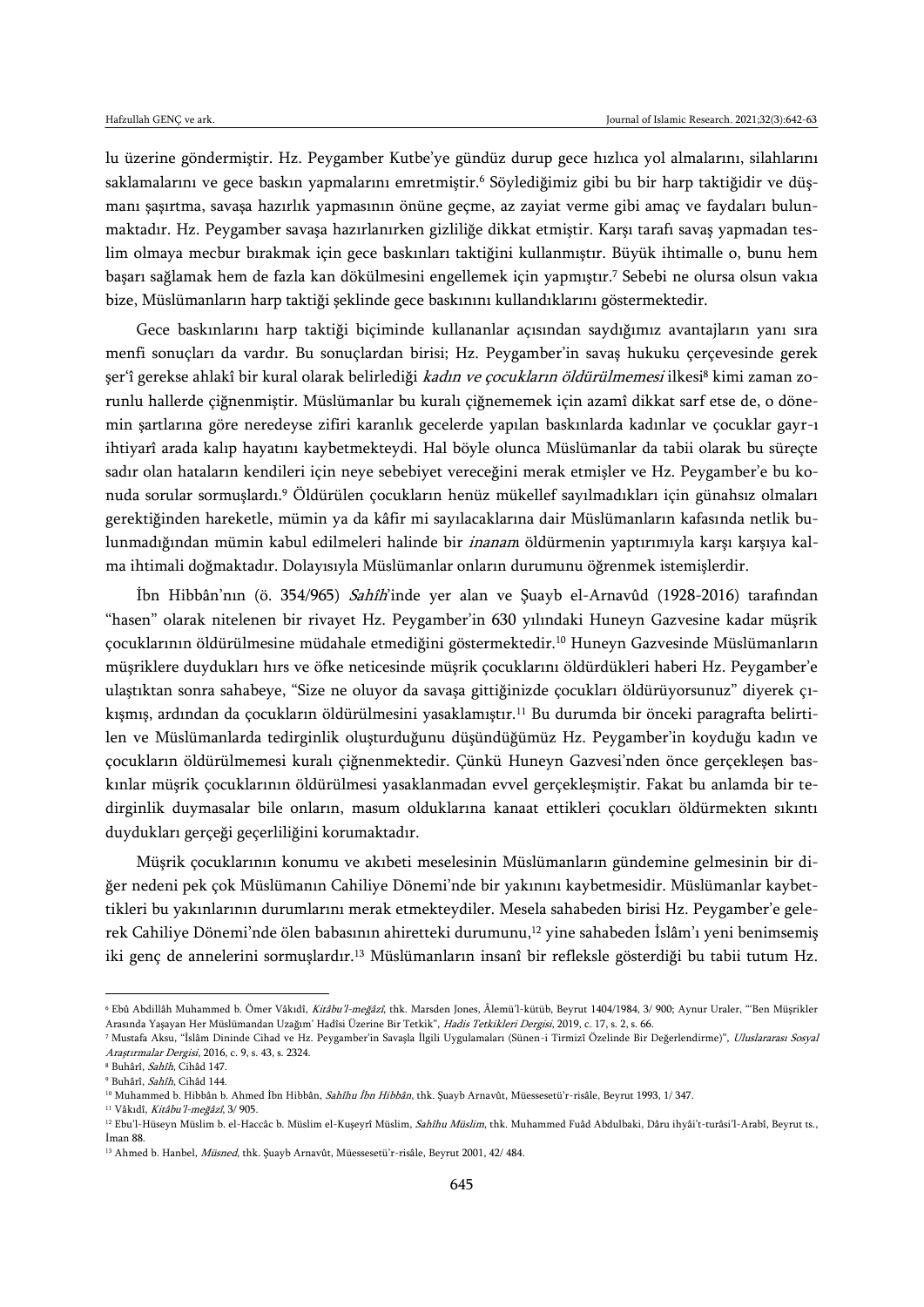Peygamber'in bizzat en yakınında da görülmüş, müminlerin annesi Hz. Hatice Cahiliye Dönemi'nde vefat eden çocuklarının akıbetini eşine sormuştur. Rivayetten anlaşıldığı üzere Hz. Hatice'nin Hz. Peygamber'den önce evlendiği kişi ya da kişiler mevcuttur. Hz. Hatice hem bu zattan/zatlardan olup da ölen çocuklarının hem de Hz. Peygamber'den dünyaya getirdiği ve küçük yaşta vefat eden Kasım, İbrahim ve Abdullah'ın ahiretteki durumunu bilmek istemiştir.<sup>14</sup> Yakınlarının durumunu sorgulamanın Hz. Hatice'nin ve diğer sahabenin aklına nereden geldiğine, neden böyle bir meraka kapıldıklarına dair rivayetlerde bir bilgi yoktur. Onları bu meraka sevk edenin, bir önceki paragrafta belirtilen meselenin yani baskınlarda ölen müşrik çocuklarının durumunun gündemde olması muhtemeldir.

Rivayetlere göre Müslümanlar Hz. Peygamber'e ve Hz. Aişe'ye herhangi bir neden bulunmaksızın tabii süreçte müşrik çocuklarının durumu hakkında soru sormuşlardır. <sup>15</sup> Yine Hz. Aişe'nin kendisi Hz. Peygamber'e müşrik çocuklarını sormuştur.<sup>16</sup> Onları böyle bir soru sormaya sevk eden sebebe dair yine kaynaklarda bir bilgi yer almamıştır. Netice itibarıyla müşrik çocukları meselesi; Müslümanların İslam öncesi kaybettiği çocukları, müşriklerle mücadeleleri ve kişisel merakları sebebiyle ortaya çıkmış gibi görünmektedir. Bu bahis Müslümanların gündemine her ne sebeple gelirse gelsin, ortada bir problem olduğu aşikârdır ve bu problemin hem hadis hem de kelâma bakan yönleri bulunmaktadır. Buradan bakınca konuya dair rivayetlerin değerlendirilmesi ve kelam ve hadis ulemasının yaklaşımlarının tetkiki, problemin çözümünün birinci ayağını teşkil ettiği görülmektedir. Ne var ki rivayetlerdeki teâruz sebebiyle hadisçilerin net bir sonuca ulaşamaması nedeniyle kelâm ekolleri, problemi kendi yöntemleriyle çözüme kavuşturmak durumunda kalmıştır. Buradan hareketle meselenin iki disiplin açısından da ele alınıp bütüncül bir şekilde irdelenmesinin gerektiğini düşünüyoruz.

# MÜŞRİK ÇOCUKLARININ CENNETTE OLDUĞU GÖRÜŞÜNE DAİR RİVAYETLER VE MUHADDİSLERİN DEĞERLENDİRMELERİ

## KONUYA DAYANAK TEŞKİL EDEN TEMEL RİVAYETLER

... وَأِمَّا الرَّجُلُ الطَّوِيلُ الَّذِى فِى الرَّوْضِةِ فَإِنَّهُ إِبْرَاهِيمُ - ﷺ - وَأَمَّا الْوِلْدَانُ الَّذِينَ حَوْلَهُ فَكُلَّ مَوْلَودِ مَاتَ عَلَى الْفِطْرَةِ » . **إِ َّ ْ َّ ْ ْ َ** قَالَ فَقَالَ بَعْضُ الْمُسْلِمِينَ يَا رَسُولَ اللَّهِ وَأَوْلاَدُ الْمُشْرِكِينَ فَقَالَ رَسُولُ اللَّهِ - ﷺ - « وَأَوْلاَدُ الْمُشْرِكِينَ...<sup>17</sup> **ْ َ ْ ْ َ**

Sahih …gördüğün uzun boylu adama gelince; o da İbrahim Peygamber'dir. Onun etrafındaki çocuklar ise, fıtrat üzere ölen her bir çocuktur". Müslümanların bazısı: "Ey Allah'ın Resulü! Müşriklerin çocukları da mı?" diye sordular. Allah'ın resulü: "Müşriklerin çocukları da" buyurdu.

> **ِف ْط ... َر ِة َّال يُولَدُ َعلَى ال ُوٍد إِ َما ِم ... ْن َم ْول** 18 **ْ**

Sahih

"Hiçbir çocuk yoktur ki fıtrat üzere doğmamış olsun."

<sup>14</sup> Ebû Ya'lâ, Müsned-i Ebî Ya'lâ, 12/ 504.

<sup>&</sup>lt;sup>15</sup> Buhârî, Sahîh, Kader 2; Ahmed b. Hanbel, Müsned, 41/ 95, 95.

<sup>&</sup>lt;sup>16</sup> Ahmed b. Hanbel, *Müsned*, 42/ 484.

<sup>&</sup>lt;sup>17</sup> Buhârî, Sahîh, Tabir 48.

<sup>&</sup>lt;sup>18</sup> Buhârî, Sahîh, Cenâiz 79; Müslim, Sahîh, Kader 22; Ebû Dâvûd, Sünen, Sünne 18; Tirmizî, Sünen, 5; Ebû Abdillâh Mâlik b. Enes b. Mâlik b. Ebî Âmir el-Asbahî el-Yemenî Mâlik, Muvatta, Dâru ihyâi't-turâsi'l-arabî, Beyrut 1985, Cihad 52; Ahmed b. Hanbel, el-Müsned, 2/233.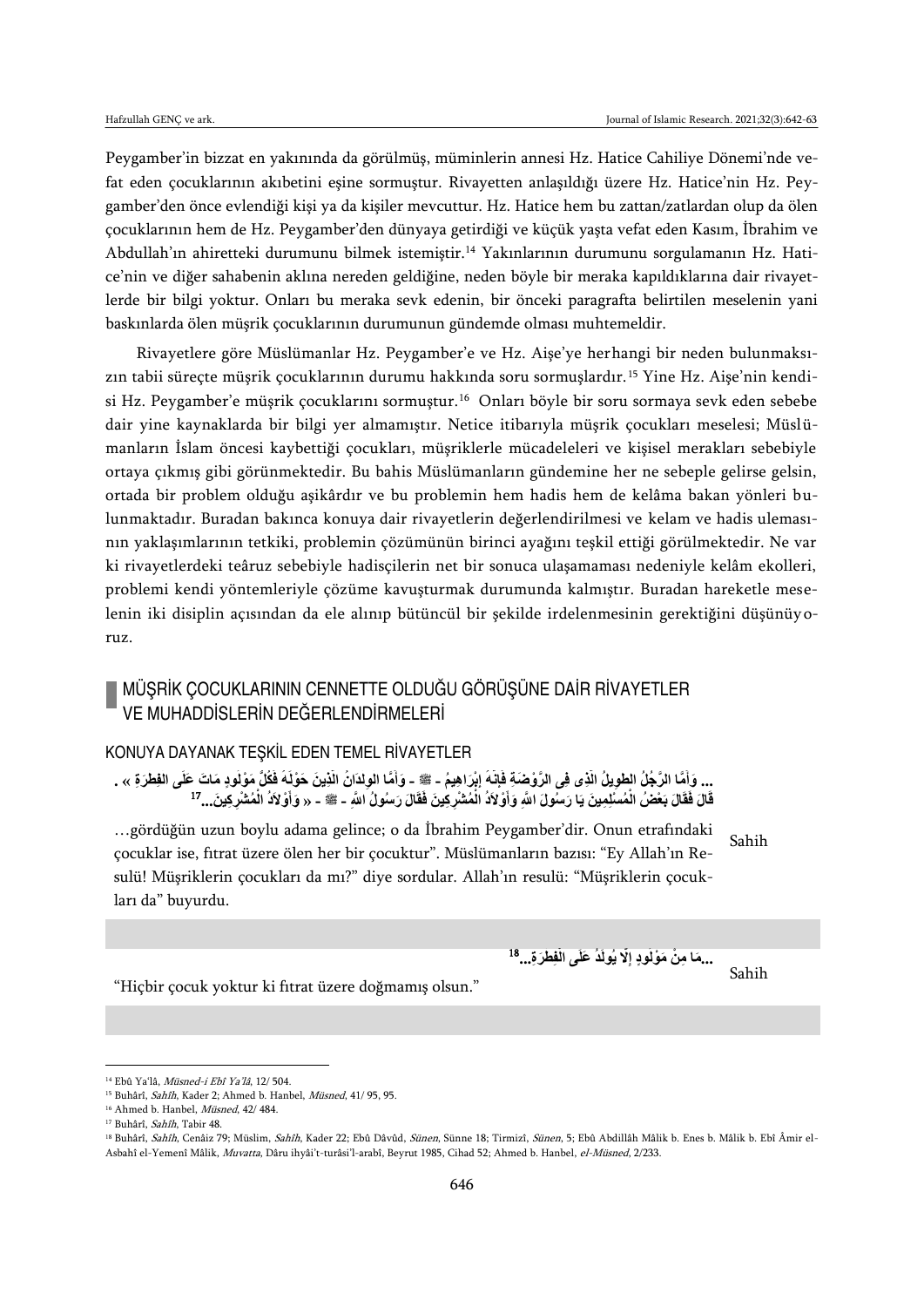19 **سألت هللا الآلهين من ذرية البشر فأعطانيهم**

Allah'tan insanoğlunun neslinden lâhini istedim. Onları bana verdi.

```
استو هبت ربي اللاهين فأعطانيهم قيل : يا رسول الله ما اللاهون ؟ قال : ذرية المشركين<sup>21</sup>
```
 $Zay1f20$ Rabbimden lâhini istedim. Onları bana verdi. Denildi ki: "Ey Allah'ın elçisi lâhîn nedir?" Hz Peygamber: "Müşrik çocuklarıdır."

22 **سألت ربي أن يتجاوز عن أطفال المشركين، فتجاوز عنهم وأدخلهم الجنة**

"Rabbimden müşrik çocuklarını affetmesini istedim. Bunun üzerine O da onları affetti ve cennete aldı."

/Hasen النَّبِيُّ فِي الْجَنَّةِ , وَالشَّهِيدُ فِي الْجَنَّةِ , وَالْمَوْوُودَةَ فِي الْجَنَّةِ<sup>23</sup> **ْ ْ ْ ْ** "Nebî cennettedir. Şehit cennettedir. Diri diri gömülen kız çocuğu cennettedir." Zayıf<sup>24</sup> 25 **أوالد المشركين خدم أهل الجنة** Zayıf<sup>26</sup> Müşriklerin çocukları cennet ehlinin hizmetçileridir. ...صِغَارُ هُمْ دَعَامِيصُ الْجَنْةِ يَتَلَقَى أَحَدُهُمْ أَبَاهُ - أَوْ قَالَ أَبَوَيْهِ -، فَيَأْخَذ بِثَوْبِهِ - أَوْ قَالَ بِيَدِهِ كَمَا آخَذ أَنَا بِصَنَفَةِ ثَوْبِكَ هَذَا، **َ َ ْ َ ِ ْ ِ َ َ** فَلَا يَتَنَاهَى ـ أَوْ قَالَ فَلَا يَنْتَهِي ـ حَتَّى يُدْخِلَهُ اللهُ وَأَبَاهُ الْجَنَّةَ)، <sup>27</sup> **ْ َ** Hasen/ Sahih<sup>28</sup> "Küçükleriniz (küçükken ölenler) cennetin kurtçuklarıdır. Onlardan biri (kıyamette) babasıyla –ya da anne ve babası- karşılaşır rastlar, onun elbisesinden veyahut elinden tutar, Allah onu ve ana babasını cennete sokuncaya kadar bırakmaz."

 $\overline{a}$ 

<sup>21</sup> Ebû Saîd Ahmed b. Muhammed b. Ziyâd el-Basrî İbnü'l-'Arabî, Mu'cemu İbni'l-A'râbî, Dâru'l-İbni'l-Cevzî, Riyad 1997, 2/417.

<sup>25</sup> Ebü'l-Kāsım Müsnidü'd-dünyâ Süleymân b. Ahmed b. Eyyûb Taberânî, Mu'cemu'l-evsât, Dâru'l-harameyn, Kahire 1415/1995, 5/294.

<sup>19</sup> Ebû Ya'lâ, Müsnedu Ebî Ya'lâ, 6/267.

<sup>20</sup> Mizzî, Ahmed b. Hanbel, Nesai, Darakutni ve Müslim gibi isimler bu senedin ravilerini zayıflıkla itham etmişler, İbn Adiyy de bu hadisi zayıf addetmiştir. İbn Hacer ve Aynî rivayetin "Müşrik çocukları" şeklindeki ziyadesi olmayan kısmı için hasen değerlendirmesini yaparken son dönem bazı araştırmalarda ise bu rivayetin senedi zayıf görülmüştür. Zehebî, Târîhu'l-islâm, 3/561; İbn 'Adî, el-Kâmil fî *ḍ*u*ʿ*afâ*ʾ*i'r-ricâl, 5/150; İbn Hacer, Ahmed b. Ali el-Askalânî, Fethu'l-Bâri bi şerhi imâm Ebî Abdillâh Muhammed b. İsmâil el-Buhârî, Mektebetu Melik Fahd, Riyad 1421, 3/246; Ebû Muhammed Bedrüddîn Mahmûd b. Ahmed b. Mûsâ b. Ahmed Aynî, Umdetu'l-kâri şerhu Sahîhi'l-Buhârî, Dâru'l-kutubi'l-ilmiyye, Beyrut 2001, 8/211; Ebû Ya'lâ, Müsnedu Ebî Ya'lâ, 6/316; Nâsıruddîn Elbânî, Silsiletü'l-elhâdîsi'd-da'îfe ve'l-mevdû'a ve eseruhe's-seyyi' fi'l-ümmeti, Dâru'l-me'ârif, Riyâd 1992, 512.

<sup>22</sup> Alî b. Hüsâmiddîn b. Abdilmelik b. Kadîhân Ali el-Müttakî, Kenzü'l-ummâl fî süneni'l-a*ḳ*vâl ve'l-ef*ʿ*âl, Müessesetü'r-risâle, Beyrut 1981, 14/498; Ebü'l-Fazl Celâlüddîn Abdurrahmân b. Ebî Bekr b. Muhammed el-Hudayrî Süyûtî, Cem'u'l-cevâmî, Ezheru'ş-şerîf, Kahire 2005, 2/202.

<sup>&</sup>lt;sup>23</sup> Ebû Bekr Abdullah b. Muhammed İbn Ebî Şeybe, Musannefu İbn Ebî Şeybe, Dârul'-kıble, Beyrut 2006, 10/339; Ahmed b. Hanbel, el-Müsned, 1/188, 5/58; Ebû Dâvûd, Sünenü Ebî Dâvud, Cihâd 27.

<sup>24</sup> Bu rivayet Mürsel kabul edilmiş ve her ne kadar Ayni hasen diye nitelese de rivayetin bütün isnadları genellikle zayıf şeklinde nitelenmektedir. Aynî, Umdetu'l-kâri şerhu Sahîhi'l-Buhârî, 8/212; Ahmed b. Hanbel, el-Müsned, 5/58; Ebü's-Seâdât Mecdüddîn el-Mübârek b. Esîrüddîn İbnü'l-Esîr, Câmi*ʿ*u'l-u*ṣ*ûl li-e*ḥ*âdîsi'r-Resûl, Mektebetü dâru'r-reyyân, b.y. 1972, 9/509; Ebu Abdurrahman Mahmud b. Muhammed Ebû Abdurrahmân, el-Ehâdîsu'd-da'îfe ve'l<sup>m</sup>evdû'a elletî hakeme aleyhâ Hâfız İbn Kesîr, Mektebetü'l-ulûm, Medine 2010, 412.

<sup>&</sup>lt;sup>26</sup> İbn Hacer, Suyuti, bu konuda gelen hadislerin zayıf olduğunu belirtmiştir. İbn Hacer, Fethu'l-bârî, 4/246; Süyûtî, Cem'u'l-cevâmî, 13908; Ebü'l-Hasen Nûrüddîn Alî b. Ebî Bekr b. Süleymân Heysemî, Mecme'u'z-zevâid ve menba*ʿ*u'l-fevâ*ʾ*id, Dâru'l-fikr, Beyrut 1412/1992, 219.

<sup>27</sup> Müslim, Sahîh, "Birr" 154; Ahmed b. Hanbel, el-Müsned, 2/488; Ebû Abdillâh Muhammed b. İsmail el-Buhârî, el-Edebü'l-müfred, Dâru'l-beşâiri'lislâmiyye, Beyrut 1989, 1/63.

<sup>&</sup>lt;sup>28</sup> Ebü'l-Kasım Abdullah b. Muhammed b. Abdilazîz Begavî, Şerhu's-sünne, el-Mektebetu'l-İslamiyye, Beyrut 1983, 2/488.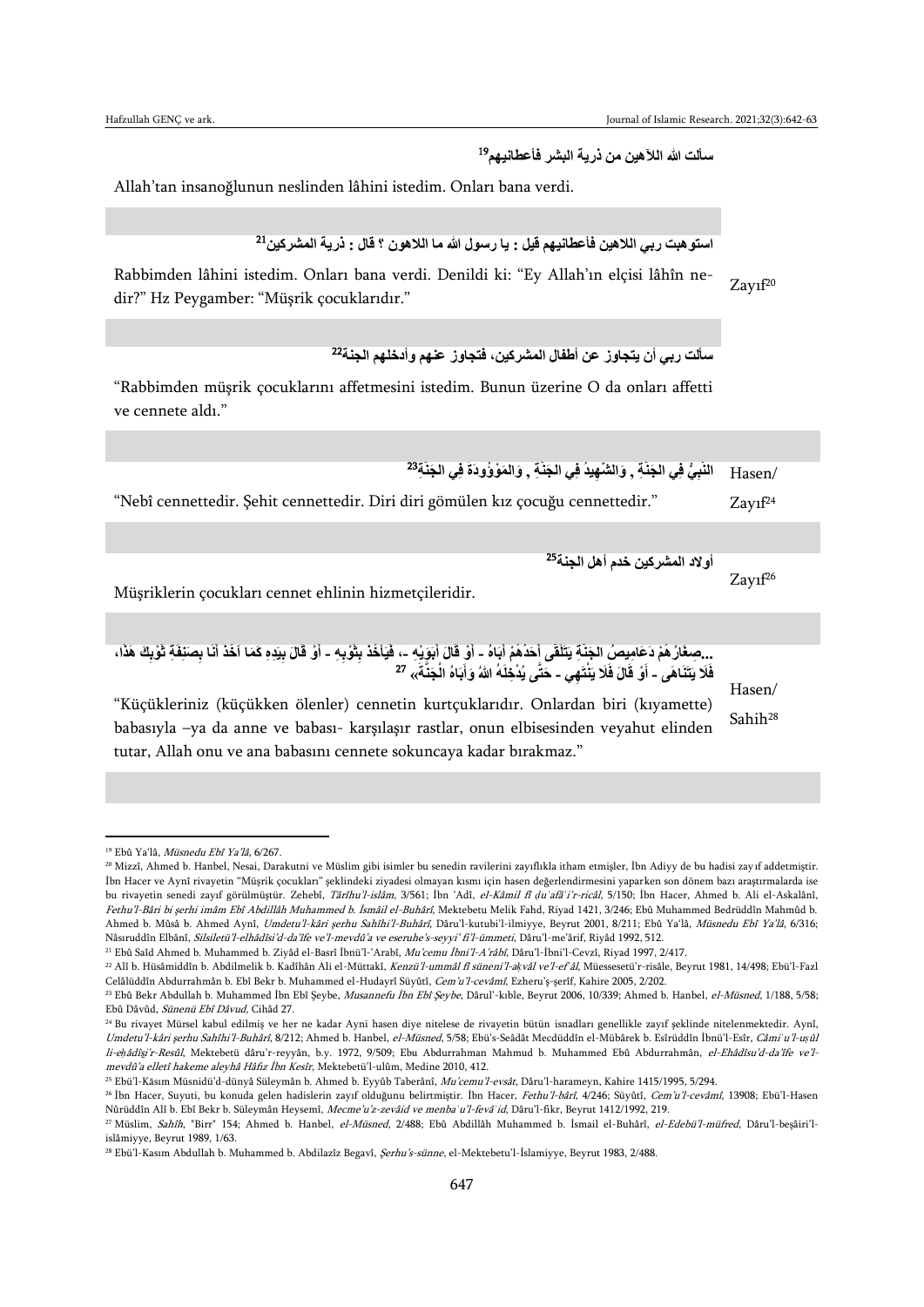#### قَالَ كَانَ غَلاَمٌ يَهُودِيٍّ يَخْدُمُ النَّبِيِّ - ﷺ - فَمَرِ مَنَ ، فَأَتَاهُ النَّبِيُّ - ﷺ - يَعُودُهُ ، فَقَعَدَ عِنْدَ رَأْسِهِ فَقَالَ لَهُ « أَسْلِمْ » . فَنَظَرَ **َ ْ َ** إِلَي أَبِيهِ وَهُوَ عِنْدَهُ فَقَالَ لَهُ أَطِعْ أَبَا الْقَاسِمِ - ﷺ - فَأَسْلَمَ ، فَخَرَجَ النَّبِئُ - ﷺ - وَهُوَ يَقُولُ « الْحَمْدُ لِلَّهِ الَّذِى أَنْقَذَهُ مِنَ **َ ْ َ َ ْ َ َ َّ ْ ِر ا النَّ** 29

Sahih Bir Yahûdî çocuk vardı, Hz. Peygamber'e hizmet ederdi. Bir süre sonra çocuk rahatsızlandı. Hz. Peygamber onu ziyarete geldi ve başucuna oturdu ve ona; "Müslüman ol" buyurdu. Çocuk hemen yanındaki babasına baktı. Babası: "Ebu'l-Kâsım'ın dediğine uy." dedi. Çocuk hemen müslüman oldu. Hz Peygamber hasta çocuğun yanında şöyle diyerek çıktı: "Onu cehennem ateşinden kurtaran Allah'a hamdolsun".

# MÜŞRİK ÇOCUKLARININ CENNETTE OLDUĞU GÖRÜŞÜNÜ SAVUNAN HADİS ÂLİMLERİ

Mütekaddimûn şeklinde nitelenebilecek ilk dönem hadis ulemasının tamamını ismen ele almak çalışmanın kapsamı açısından imkân dâhilinde bulunmadığı gibi muhteviyat itibarıyla da zaiddir. Dolayısıyla bu kısımda dönemleri itibarıyla etkin muhaddisler üzerinden bir tahdîde gidilecektir.

İlk olarak ifade edilmesi gereken husus; müşrik çocuklarının ahiretteki durumlarına ilişkin ortaya atılan farklı görüşlerin neredeyse tamamı meseleye taalluk eden rivayetlerden kaynaklıdır. Bu bağlamda ölen müşrik çocuklarının durumu hakkında hadis âlimlerinin de ortak bir çizgide fikir beyan ettiklerini söylemek güçtür. Dolayısıyla hadis ulemasının görüşlerini genel bir söylemle ortaya koymak yerine; meseleye dair sistematik tespitlerin yapılış süreci belirlenmeli ve akabinde kronolojik bir silsile ile hadis alanında söz sahibi isimlerin mevzuya dair görüşleri ortaya konulmalıdır.

İlk dönem hadis eserlerinde müşrik çocuklarının akıbetlerine ilişkin bir takım değerlendirmeler yapılmıştır. Ancak bazı tefsir ulemasının sınıflandırmaları<sup>30</sup> hesaba katılmadan bakıldığında, hicri beşinci asra kadar bahse konu iddialar, muhaddisler nezdinde sistematik biçimde tasnife tabi tutulmamıştır. Bu dönemden sonra birçok hadis âlimi farklı şekil ve sıralama biçimleri zikretmişlerdir. Bu bağlamda hadis eserleri ve onlara dayalı tasnif edilen kaynaklarda müşriklerin çocuklarının akıbetine ilişkin daha çok; cennet, cehennem ve Allah'ın meşieti/tevakkuf başlıklarının öncelendiği görülmektedir.<sup>31</sup> Öyle ki bunun yansımaları daha geç dönem denilebilecek İbn Abdilber (ö. 463/1071) ve hatta Nevevî'ye (ö. 676/1277) kadar uzanmıştır. Buradan anlaşılan hadis uleması nezdinde etkileri sonraki dönemlere de yansımakla birlikte, özellikle ilk dört asır içerisinde konunun taksiminde farklı değerlendirmelere çok fazla girilmemiştir. Ancak devam eden süreçte, örneğin İbnü'l-Cevzî (ö. 597/1201) beş,<sup>32</sup> İbn Hacer (ö. 852/1449) ve Süyûtî (ö. 911/1505) sekiz<sup>33</sup>, Ali el-Kâri (ö. 1014/1605) altılı<sup>34</sup> bir tasnife gitmiştir. Aralarında tedahüllerin ve farkların bulunduğu bu iddiaların tamamının on başlıkta toplandığı görülmektedir.

Müşrik çocuklarının öldüklerinde cennette yer alacaklarına ilişkin görüş sahiplerinin bu kabulleri üç başlıkta mütalaa edilebilir. Bunlardan ilki böylesi çocukların doğrudan cennete gidecekleri, ikincisi

<sup>&</sup>lt;sup>29</sup> Buhârî, Sahîh, "Cenâiz" 79; Ahmed b. Hanbel, el-Müsned, 3/280; Ebû Dâvûd, Sünen, Cenâiz 5.

<sup>&</sup>lt;sup>30</sup> Ebû Abdillâh Muhammed b. Ahmed b. Ebî Bekr b. Ferh Kurtubî, et-Tezkira fî ahvâli'l-mevtâ ve'l-ahira, y.y., Beyrut 2008, 3/61-74.

<sup>&</sup>lt;sup>31</sup> Muhammed b. Abdüllatif er-Rûmî el-Hanefî İbn Melek, *Şerhu Mesâbihi's-sünne*, Vizâratu'l-evkâf, Kuveyt 2012, 1/113.

<sup>32</sup> Sıralaması şu şekildedir: 1-Tevakkuf, 2- Cehennemliktir, 3- Kıyamette imtihan edileceklerdir, 4- Cennettekilere hizmetçi olacaklardır, 5- Arasattadırlar. Ebü'l-Ferec Cemâlüddîn Abdurrahmân b. Alî b. Muhammed İbnü'l-Cevzî, el-Keşf li-müşkili'*ṣ*-*Ṣ*a*ḥ*î*ḥ*ayn, Dâru'l-vatan, Riyad 1997, 1/530-531.

<sup>33</sup> Sıralaması şu şekildedir: 1- Allah'ın meşietindedir 2-Cehhenemdedir, 3-Cennet ve cehennem arasındadır 4-Cennet ehline hizmetkârdır, 5- Toprak olacaklardır 6-Ahirette imtihan edileceklerdir. 7-Cennettedir. 8- Tevakkuf. Ebü'l-Fazl Celâlüddîn Abdurrahmân b. Ebî Bekr b. Muhammed Süyûtî, et-Tevşî*ḥ ʿ*ale'l-Câmi*ʿ*i'*ṣ*-*ṣ*a*ḥ*î*ḥ*, Mektebetü'r-rüşd, Riyad 1998, 3/1130-1132.

<sup>34</sup> Sıralaması şu şekildedir: Ölen tüm çocuklar Allah'ın meşietindedir. 2- Müslüman çocukları cennette, kâfir çocukları Allah'ın meşietindedir. 3- Tüm çocuklar Dünya ve ahirette babalarının hükmündedirler, 4- Tüm çocuklar cennettedir, 5- Müşrik çocukları hizmetçi olacaktır. 6- Müşrik çocukları ahirette imtihan edileceklerdir. Aynî, Bedreddîn Mahmud b. Ahmed, Nuhabu'l-efkâr fî tenkîhi nebâhi'l-ehbâr, Vizâratu'l-evkâf, Katar 2008, 7/415-418.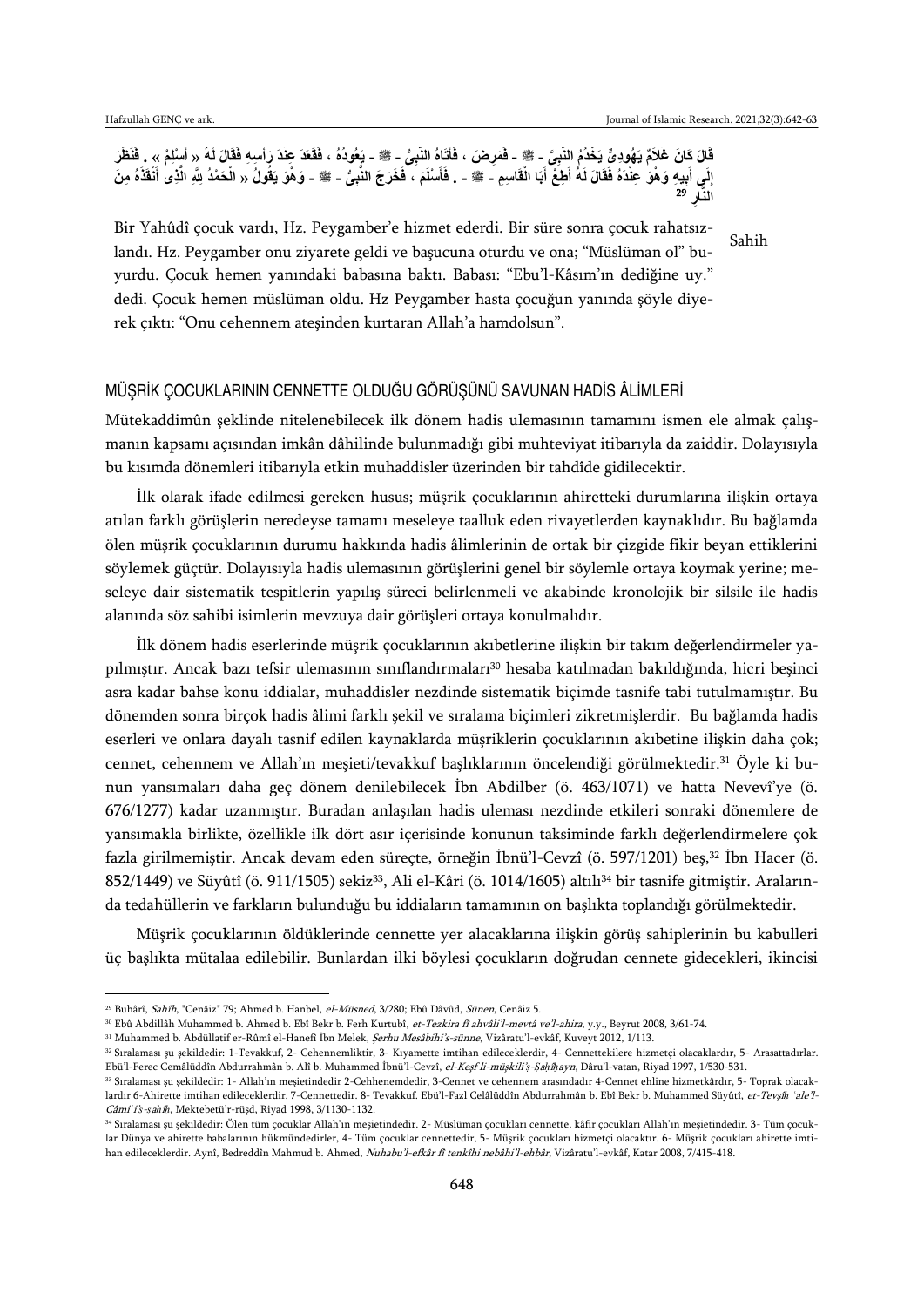cennet ehline hizmetçi olacakları, üçüncüsü ise ahirette belli bir imtihan neticesinde cenneti kazanabilecekleri şeklindedir. Bu zaviyeden meseleye yaklaşıldığında;

Hasan el-Basrî (ö. 110/728) müşrik çocuklarının cennette hizmetçi olmaları ihtimalini,

**ِ ِه َما تَ ْع َجبُو َن! ْم َ ْكَر َم ب َ ْكَر َم ُه ُم ا ََّّلل،ُ َوأ أ** .

ifadelerinden de anlaşılacağı üzere muhtemel görmekte, bu durumun çocuklar için bir ikram sayılması gerektiğini ve şaşılacak bir durum bulunmadığını söylemektedir.<sup>35</sup>

Devam eden süreçte Buhârî'nin (ö. 256/870) konuya ilişkin açtığı bâb başlığı üzerinden görüşlerini ifadeye çalıştığı görülmektedir. Bu bağlamda onun

### **باب ما قيل في اوالد المشركين**

şeklinde meçhul ve temrîz sigası ile bir tercemeye yer vermesinden hareketle tevakkuf görüşünü s avunduğu söylense de<sup>36</sup> bâb altındaki rivayet kurgusundan yola çıkarak müşrik çocuklarının cennetlik yaklaşımına daha yakın durduğunu aktaranlar da bulunmaktadır.<sup>37</sup> Zira mezkûr bâbda evvela, "Allah onların yaptıklarını en iyi bilendir" rivayetini vermesine karşın akabinde fıtrat hadisiyle bâbı kapatmıştır. Bunun dışında müşriklerin çocuklarının cennete gidecekleri noktasında delil diye kull anılan başkaca rivayetler de<sup>38</sup> Sahîh'te yer almaktadır. Buhârî dışında Kütüb-i Sitte yazarlarının mevzuya mesned teşkil edecek şekilde cennetlik görüşüne yakın bir duruş sergilediklerini söylemek zordur.<sup>39</sup>

Özellikle teâruz halindeki rivayetleri telif noktasındaki çabası ve bu alana dair hususi eserleri ile bilinen Tahâvî (ö. 321/933) konuyu fıtrat kelimesinin muhtemel anlamları üzerinden, temyiz ile teklif başlıklarını birbirinden ayırarak ele almıştır. Buna göre müşrik çocukları öldükleri zaman cennetliktirler. Zira fıtrî bir imana sahiptirler. Ancak mezkûr fıtrî iman, dil ile hangi inancı seçtiğini belirttikleri temyiz çağına kadar geçerlidir.<sup>40</sup>

Taberânî (ö. 360/971) de ölen müşrik çocuklarının cennette olduğunu düşünen bir diğer isimdir. Kendisi "Müşriklerin çocukları cennet ehlinin hizmetçileridir" rivayeti üzerinden ikili bir taksimde bulunmuştur. Ona göre Hz Peygamber'in Hz. Aişe'ye yönelik, "Dilersen o çocukların ateşte çıkardıkları sesleri sana duyurması için dua edeyim." şeklindeki müşrik çocuklarının cehenneme gideceğini ifham eden hadisler ile birçok tarikiyle farklı anlamlandırmalara açık "Onların ne amel işleyeceğini en iyi Allah bilir" rivayeti tezat teşkil etmez. Dolayısıyla; Hz. Aişe'ye söylenen söz, büyüdüklerinde iman etmeyecekleri içindir. İkinci rivayet ise büyüdüklerinde inanacaklardır ve onların "Cennet ehlinin hizmetçileri" sayılacakları manasınadır. Böylece konuya dair rivayetler arasında herhangi bir tezat söz konusu değildir.<sup>41</sup>

İlk Buhârî şârihlerinden İbn Battal (ö. 449/1057), Hz. İbrahim ve cennette etrafındaki çocukların müşrik çocukları olduğunu bildiren rivayetin ardından,

<sup>35</sup> "Neden şaşırıyorsunuz! Allah (müşriklerin çocuklarını cennette hizmetçi kılmakla) onlara, kendileriyle de cennetliklere ikramda bulunmuştur." Begavî, Şerhu's-sünne, 1/157. Son dönemde Mevdûdî de Hasen el-Basrî'nin bu görüşünden mülhemen benzer izahlar getirmiştir. Seyyid Ebü'l-A'lâ, Meseleler ve Çözümleri, çev. Yusuf Karaca, Risale Yayınları, İstanbul 1990, 3/115.

<sup>36</sup> İbn Hacer, Fethu'l-bârî, 4/246; Muhammed Enver Şâh Hüseynî Keşmîrî, Feyżü'l-bârî *ʿ*alâ *Ṣ*a*ḥ*î*ḥ*i'l-Bu*ḫ*ârî, Dâru'l-kütübi'l-ilmiyye, Beyrut 2005, 6/297.

<sup>37</sup> Molla Gürânî, el-Kevserü'l-cârî ilâ riyâżi e*ḥ*âdîsi'l-Bu*ḫ*ârî, Dâru ihyâi't-turâsi'l-arabî, Beyrut 2008, 10/231.

<sup>&</sup>lt;sup>38</sup> Buhârî, Sahîh, "Tabir" 98.

<sup>&</sup>lt;sup>39</sup> Müslim, Sahih, Kader 6; Ebu Dâvud, Sünen, Sünne 18; Tirmizî, Sünen, Kader 5; Nesâî, Sünen, Cenâiz 60.

<sup>40</sup> Ebû Ca'fer Ahmed b. Muhammed et-Tahâvî, Şerhu Müşkili'l-âsâr. Müessesetü'r-risâle, Beyrut 1415/1995, 4/15.

<sup>41</sup> Taberânî, Mu'cemu'l-evsât, 2/302.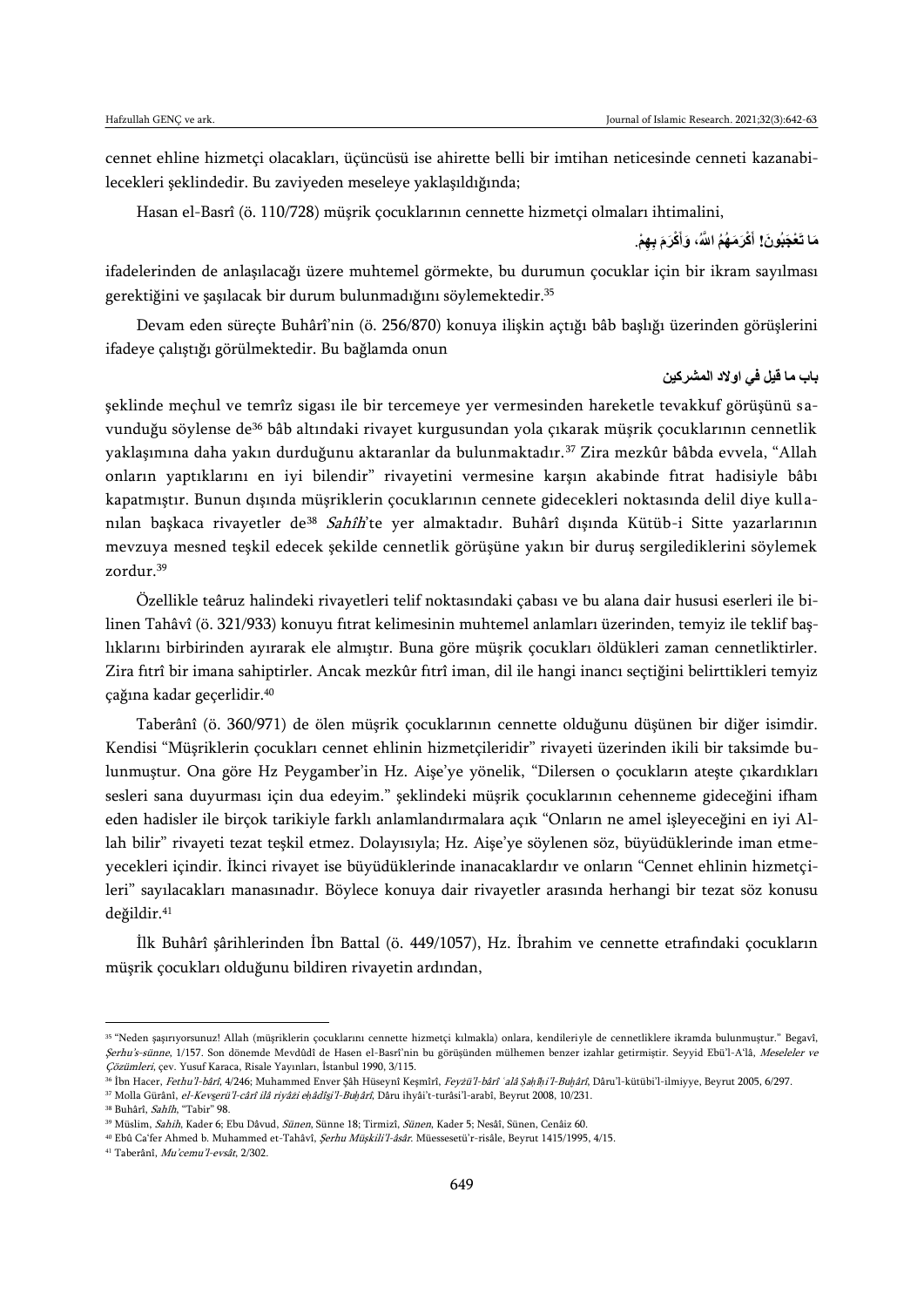**وهذه الحجة قاطعة ، وهذه الرواية يفسرها ما جاء فى حديث هذا الباب أن الشيخ إبراهيم والصبيان حوله أوالد الناس، ألن هذا اللفظ يقتضى عمومه لجميع الناس مؤمنهم وكافرهم ، وهذا القول أصح ما فى هذا الباب** 

diyerek cennetlik görüşünü benimsediğini açıkça belirtir.<sup>42</sup>

Devam eden süreçte İbn Hazm (ö. 456/1064) ve İbnü'l-Cevzî'nin (ö. 597/1201) de müşrik çocuklarının cennette olduklarına dair görüşe yakın durduğu ifade edilmiştir.<sup>43</sup>

Tarihi bir silsile içerisinde bakıldığında kendisinden önce, müşrik çocuklarının cennete gireceklerini ifade eden isimler bulunmakla birlikte bunu en belirgin bir biçimde söyleyen ve sonra gelen ulemaya da referans görünen en önemli isim hiç şüphesiz Nevevî dir. Nevevî'nin,

# **أن أوالد الكفار حكمهم في الدنيا حكم آبائهم وأما في اآلخرة ففيهم إذا ماتوا قبل البلوغ ثالثة مذاهب الصحيح أنهم في الجنة والثاني في النار والثالث ال يجزم فيهم بشيء وهللا أعلم**

ifadelerinden de anlaşılacağı üzere konuya dair farklı görüşlerin bulunduğunu ancak sahih yaklaşımın cennete girecekleri şeklindeki eğilim sayılması gerektiğini hususiyetle belirtmektedir.<sup>44</sup> Bu bağlamda Nevevî'den sonra konuya dair fikir beyan eden neredeyse her isim onu referans göstermiştir.<sup>45</sup>

Buhârî'nin iki önemli şârihinden İbn Hacer (ö. 852/1449), müşrik çocuklarının cennette yer alacakları görüşünü benimserken<sup>46</sup> Aynî de (ö. 855/1451) benzer izahlar getirmektedir.<sup>47</sup> Kezâ meşhur tarihçi ve muhaddis Sehâvî (ö. 902/1497) de cennetlik oldukları<sup>48</sup> görüşünü benimseyen bir diğer isimdir.

Son dönemlere gelindiğinde ise örneğin Kamil Miras, "Bu hadisten zahir olan şudur ki, ahiret hükmünde Resul-i Kibriya, kâfir çocuklarını etfâl-i Müslimîne ilhak etmiştir. Dünya hayatında ise, babalarına tâbî' olmaları iltizam edilmiştir"<sup>49</sup> diyerek dünya ve ahiret ahkâmını birbirinden ayırmayı tercih etmiştir. Bu konuda müstakil bir çalışması bulunan Aytekin de benzer şekilde "müşrik çocuklarının "Cennetlik" oluşlarını ilan etmek, İslâm'ın ve müslümanların bir hayat nizamı kuracak kadar güçlenmesine kadar ertelenmiştir" şeklindeki ifadeleriyle konuyu süreç odaklı ele almıştır.<sup>50</sup> Meseleye ilişkin son dönemde müstakil çalışmalar yapan ya da kitaplarında hususi bölümler altında bu başlığı irdeleyen bir-

Yayınları, Batman 2021, 27, 29, 118, 224.

<sup>42</sup> "Bu delil kat'îdir. Zira bu başlık altında zikredilen hadis rivayette yer alan yaşlı kimsenin Hz İbrahim, çocukların da tüm insanlığın çocukları olduğunu açıklamaktadır. Çünkü hadiste geçen ilgili lafız mü'min ve kâfir tüm insanlığın umûmunu iktiza etmektedir. Dolayısıyla bu görüş bahse konu meselede en sahih olandır." Ebü'l-Hasen Alî b. Halef b. Abdilmelik İbn Battâl, Şer*ḥ*u'l-Câmi*ʿ*i'*ṣ*-*ṣ*ahî*ḥ*, Mektebetü'r-rüşd, Riyad 2003, 3/373.

<sup>43</sup> Ebü'l-Abbâs Takıyyüddîn Ahmed b. Abdilhalîm el-Harrânî İbn Teymiyye, Der*ʾ*ü te*ʿ*ârużi'l-*ʿ*a*ḳ*l ve'n-na*ḳ*, Câmiatu İmam Muhammed b. Su'ûd, Riyad 1991, 8/435.

<sup>44</sup> "Kâfirlerin çocuklarına Dünya'da tatbik edilecek hükümler babalarına uygulanan ahkamdır. Lakin ahiretteki durumlarına gelince; şayet onlar bülûğa ermeden ölmüşlerse bu meselede, birisincisi ve sahih olan cennet, ikincisi cehennem ve üçüncüsü haklarında kesin bir şey söylenmez şeklince üç görüş mevcuttur. En iyisini Allah bilir." Ebû Abdillâh Semsüddîn Muhammed b. Yûsuf b. Alî Kirmânî, el-Kevâkibû'd-derârî fî şerhi Sahîhi'l-Buhârî, Dâru İhyâi Turâsi'l-Arabî, Beyrut 1408/1981, 13/24; Mübârekfûrî, Muhammed Abdurrahman, Tuhfetu'l-ahvezî, Dâru'l-kütübi'l-ilmiyye, Beyrut ts., 6/288. Nevevî'nin müşrik çocuklarının cennette olduğu tespiti kimi çalışmalarda genel kabul gören görüş şeklinde ifade edilmiştir. Bu, muhtemelen zuhulen meydana gelmiş bir hatadır. Selim Demirci, "Kelâmî Bazı İhtilafların Kaynağı Olarak Hadisler: Müslüman Olmayanların Bulûğ Çağına Ermeden Ölen Çocuklarının Ahiretteki Durumuna Dair Bazı Rivayetler", Marmara Üniversitesi İlahiyat Fakültesi Dergisi (İstanbul Yüksek İslâm Enstitüsü Dergisi), 2016, sayı: 50, s. 138. Zira Nevevî sahih görüşün "cennet" olduğu, genel kabulün ise bu çocukların cehennemde yer alacağı tarafına kaydığını açıkça belirtir. Kirmânî ve Kastallânî'de bu duruma işaret etmişlerdir. Kirmânî, el-Kevâkibû'd-derârî fî şerhi Sahîhi'l-Buhârî, 13/24; Ebü'l-Abbâs Şihâbüddîn Ahmed b. Muhammed b. Ebî Bekr Kastallânî, İrşadü's-sâri li şerhi Sahîhi'l-Buhârî, Matbaatü'l-kübrâ, Mısır 1323/1905, 9/349; Aynî, Umdetu'l-kâri, 8/213.

<sup>45</sup> Burada belirtmekte fayda bulunan bir husus şudur: Eş'arî Kelamcı Devvânî (ö. 908/1502) muhaddis değil ama Nevevî'nin görüşünü ifade eder lakin kendisi farklı düşünür:

وأما األطفال، فالجمهور على أن أطفال المشركين في النار، لما روى أن خديجة ... قال النووي، في "شرح صحيح مسلم": الصحيح أن أطفال المشركين من أهل الجنة. Ayrıntılı bilgi için bk. Ebû Abdillâh Celâlüddîn Muhammed b. Es'ad b. Muhammed ed-Devvânî, Akaid-i Adudiyye Şerhi, çev. Mustafa Akman, Mütercim

<sup>46</sup> İbn Hacer, Fethu'l-bârî, 3/245.

<sup>47</sup> Aynî, Umdetu'l-kâri, 8/211-214.

<sup>48</sup> Ebü'l-Hayr Şemsüddîn Muhammed b. Abdirrahmân b. Muhammed Sehâvî, el-Ecvibetü'l-merżıyye fîmâ üs*ʾ*ile *ʿ*anhü mine'l-e*ḥ*âdîsi'n-nebeviyye, Dâru'rrâye, b.y. 1418, 2/688.

<sup>49</sup> Kâmil Miras, Sahîh-i Buhârî Muhtasarı Tecrîd-i Sarîh Tercemesi ve Şerhi, Diyanet İşleri Başkanlığı Yayınları, Ankara 1993, 4/599.

<sup>&</sup>lt;sup>50</sup> Arif Aytekin, "İslamda Müşrik Çocuklar Meselesi", Atatürk Üniversitesi İlahiyat Fakültesi Dergisi, 2008, sayı: 30, s. 137.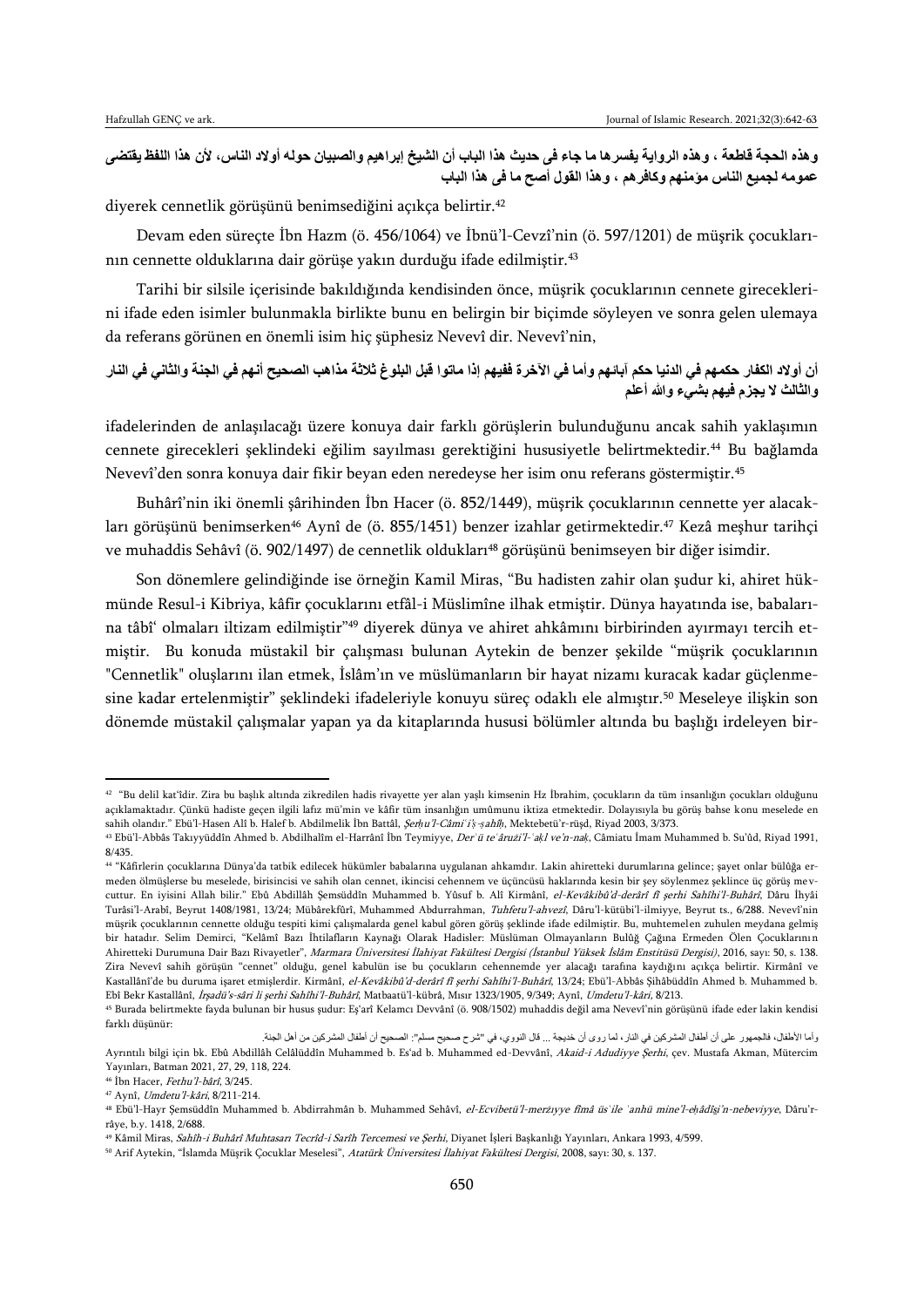$\overline{a}$ 

kaç isme bakıldığında, örneğin Dübeyhi,<sup>51</sup> Abdulazîz Ruşeyd el-Eyyûb, Ahmed Yusuf en-Nısf,<sup>52</sup> Muntasır Nasır Muhammed Esmer,<sup>53</sup> Demirci ve Aytekin gibi isimler müşriklerin çocukların ahirette cennetlik oldukları görüşünü benimsedikleri görülmektedir. Her ne kadar mezkûr isimlerin her biri doğrudan hadis alanında uzmanlaşan isimler olmasa da, çalışmalarının odağına rivayet metinlerini almaları ve tartışmalarının neredeyse tamamını ilgili nakiller üzerinden teşekkül ettirmeleri onların da böylesi bir tasnifte zikredilmelerini makul kılmaktadır.

# RİVAYETLER VE MUHADDİSLERİN GÖRÜŞLERİ ÇERÇEVESİNDE GENEL BİR DEĞERLENDİRME

Müşrik çocuklarının ahiretteki durumlarına işaret eden ve biri diğerinden farklı yorumlanabilecek çok sayıda rivayetin bulunduğu açıktır. Farklı görüşlere medar olabilecek söz konusu bu rivayetlerin bir kısmı usûl-i hadis prensipleri çerçevesinde sahîh kabul edilmişken bazı rivayetler ise hasen ya da zayıf olarak nitelenebilmişlerdir. Dolayısıyla müşriklerin çocuklarının ahiretteki akıbetlerini bildiren rivayetler arasında telifi güçleştiren, hadis uleması tarafından işkâl olarak vasıflanmış ve hatta bazı isimlerin çözüme kavuşturulması mümkün olmayan teâruz şeklinde değerlendirdikleri ihtilaflar ortaya çıkmıştır.<sup>54</sup> Bu sebeple konuya dair görüş beyan eden hadis uleması, Taberî ve Tahâvî gibi istisna birkaç isim dışında, genel olarak kendi yaklaşımlarını destekleyen rivayetleri delil olarak kullanmışlar; müteârız görüşlere temel olabilecek malzemeyi izah yoluna gitmemişlerdir. Aslına bakılırsa bu Muhtelifu'l-hadis İlmi çerçevesindeki çözüm yollarından biri olan tercih ile amel etmekten başka bir şeyi ifade etmez. Muhaddisler aralarında telife imkân bulamadıkları veyahut nesih ile irtibat kuramadıkları bahislerde tercih ile hükmetmişlerdir. Dolayısıyla hadisçilerin böylesi bir tatbik ile çözüm arayışına girişmeleri meselenin bir yanını cevapsız bırakıyor olsa da, kendi iç dinamikleri itibarıyla tutarlı bir duruşu ifade etmektedir. Tüm bu kapalı kısımlarına rağmen müşriklerin çocuklarının cennetlik olduklarını kabul eden eğilim üzerinden yaklaşıldığında da birtakım hususi neticelere ulaşılabilmektedir.

Evvela, ifade edilmesi gereken husus; müşriklerin çocuklarının cennete girecekleri şeklindeki fikri eğilim, hicri ikinci asrın başından günümüze kadar her dönemde bir şekilde taraftar bulmuştur. Ancak ilk dört asırda bu tarz bir kabulün net bir şekilde ifade edilmediği de söylenmelidir. Netice itibarıyla, bahse konu kabulün Tahâvî ile müşahhaslaştığı söylenebilir.

Konuya dair yorumlamalar incelendiğinde Nevevî'nin kendisinden sonraki değerlendirmelere bir yönüyle öncülük ettiği ve cennetlik görüşünün fikrî anlamda kabulü açısından önemli bir konumda yer aldığı anlaşılmaktadır. Zira kendisi bu görüşü –elbette- ilk kez dile getiren isim olmamakla birlikte kendisinden sonraki çalışmaların hemen hepsinde referans gösterilmek suretiyle odak noktaya alınmıştır.

Müşriklerin çocuklarının cennette olacaklarına ilişkin tespitlerin fikrî ve mezhebî dağılımına bakıldığında ise cennet görüşünün bir mezhep özelinde kümelendiğini söylemek mümkün değildir. Zira Hanefî ve Şâfiî hadis uleması yanında, Ehl-i hadis olarak nitelenebilecek âlimler arasından bazıları ve hatta İbn Hazm ve İbnü'l-Cevzî gibi isimler dahi bu anlamda ortak bir kabulde buluşabilmişlerdir.

Yapılan tüm yorumlamalara bakıldığında hadis uleması içerisinde evlâd-ı müşrikînin cennette olduğuna dair görüş beyan edenlerin neredeyse tamamının bunu herhangi bir özel pozisyona bağlamadıkları görülmektedir. Çok nadiren, cennette hizmetçilik yapacaklarında beis görmeyen ya da -özellikle de son

<sup>&</sup>lt;sup>51</sup> Süleymân b. Muhammed Dübeyhî, *Ehâdîsu'l-'akîdeti el-mutevehhemu işkâluhâ fi's-sahîhayn*, Mektebetu dâri'l-minhâc, Riyad 1427/2006, 654-659.

<sup>52</sup> Abdulazîz Ruşeyd Eyyûb, "Masîru etfalil müşrikîn fi'l-âhirati", Havliyyetü külliyeti'd-dirâsâti'l-islâmiyyeti'l-arabiyye, 2018, c. 2, sayı:8, s. 957-1024.

<sup>53</sup> Muntasır Nâsır Muhammed Esmer, "el-Ehâdîsu'l-vâride fî masîri'l etfâli fi'l-âhire", Mecelletü Câmiati Dımeşk, 2010, s. 17.

<sup>54</sup> Ebû Abdillâh Muhammed b. Alî b. Ömer et-Temîmî es-Sıkıllî Mâzerî, el-Mu*ʿ*lim bi-fevâ*ʾ*idi Müslim, Dâru't-Tûnûsiyye, Tunus 1988, 3/319; Ebû Hâmid Muhammed b. Muhammed b. Muhammed b. Ahmed Gazzâlî, İ*ḥ*yâ*ʾ*ü *ʿ*ulûmi'd-dîn, Dâru'l-marife, Beyrut t.y., 4/31.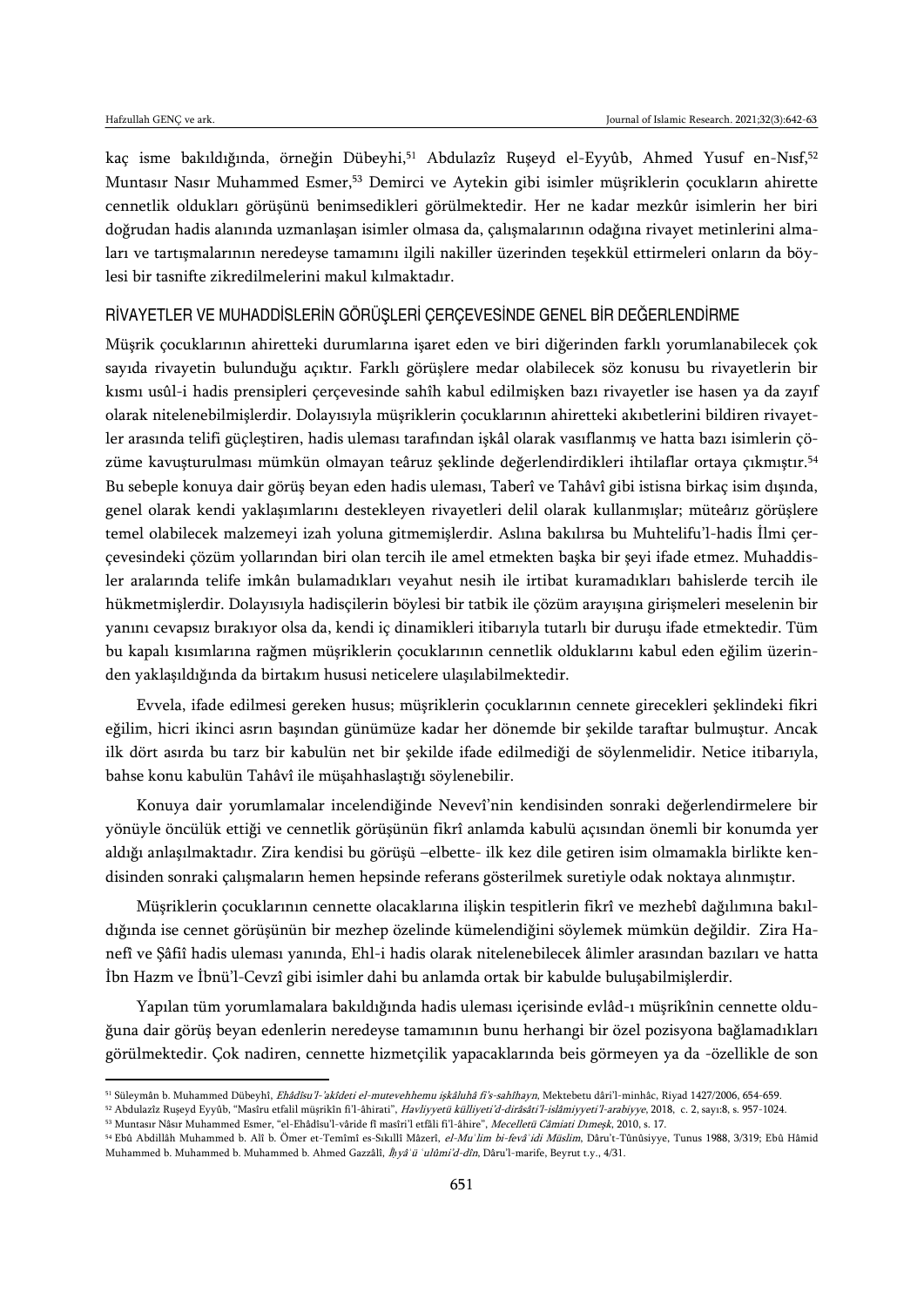dönemde- Hz Peygamber'in tatbikatındaki zamansal unsurlara bağlayan isimler olmuştur. Dolayısıyla bu konuda "cennetlik" fikrini kabul eden isimlerin, mevcut durumdaki çocukların tıpkı mümin çocukları gibi doğrudan cennete girecekleri kabulünü ortaya koydukları görülmektedir.

Yukarıdan beri zikredilen tüm gerekçelerden ötürü, hadisçilerin konuya dair yaklaşımlarını psikolojik ve sosyolojik etkenlerden bağımsız düşünmek elbette mümkün değildir. Ancak İslam'ın ilk dönemlerinden yeni iman etmiş müslümanların, müşriklerden tüm bağlarını tamamen koparmak adına Hz Peygamber'in kâfir çocuklarının dahi cehennemde olacağını bildirdiği, devam eden süreçte bu irtibat koptuktan sonra ise Nebî'nin onların cennete gireceklerini söylediği şeklinde sosyo-psikolojik bir yorumlama<sup>55</sup> ve kabul hadis ulemasının değerlendirmeleri çerçevesinde tam yerini bulmamaktadır. Zira böylesi bir yorumlama rivayetler arasında öncelik sonralık ilişkisini gündeme getirir ve neshi gerekli kılar. Hadisçiler açısından ise nesh için tarihin bilinmesi zorunluluğu vardır. Dolayısıyla böylesi bir bilgi mevcut değilse yapılması gereken çelişki arz eden rivayetlerin; tahsîs, haml, i'mâl gibi usullerle telif edilmesi ya da bu mümkün değilse tercihte bulunulmasıdır. Belki de bu sebeple muhaddisûn arasında "cennet" görüşü Nevevî'ye kadar ön planda tutulamamıştır. Çünkü konuya dair karşıt rivayetler de hadis kriterleri noktasında kuvvetlidir. Netice olarak bahsi geçen sosyo-psikolojik etkenler hadis uleması açısından konunun doğrudan çözümü noktasında değil, rivayetler arasında tercihte bulunma hususunda çok daha geç dönemde- yönlendirici olmuştur.

Son tahlilde, hadis âlimlerinin konuya taalluk eden ve müşrik çocuklarının cehennemde olduklarını beyan eden ya da bu konuda doğrudan fikir ortaya koymayan yaklaşımları ayrı mütalaa edildiğinde, müşrik çocuklarının cennet ehli sayılmaları noktasında görüş beyan eden ulemanın kendi içerisinde ortak bir düşünsel birlik yakaladıkları söylenebilir. Elbette konunun daha netlik kazanması adına diğer görüşlerle birlikte de ele alınması zorunluluk arz etmektedir.

# MÜŞRİK ÇOCUKLARININ CENNETTE OLDUĞU GÖRÜŞÜNÜ SAVUNAN KELÂM EKOLLERİ **VE YÖNTEMI FRİ**

# BAZI HÂRİCÎ GRUPLAR

Müşrik çocuklarının cehenneme gireceğini söyleyen tek fırka Hâricîlerdir ve onlara nazaran "cennet" yaklaşımını benimseyen birden fazla fırka vardır.<sup>56</sup> Bununla beraber Celâleddin Devvânî cumhurun müşrik çocukları hakkında cehennemlik olduğu kanaatini benimsediğini söyler.<sup>57</sup> Fakat belirmemiz gerekir ki Devvânî'nin tespiti tutarlı görünmemektedir. Çünkü onun "cumhur" lafzıyla kastı ister bütün İslam âlimlerinin cumhuru isterse de Ehl-i sünnetin cumhuru olsun, literatüre bakıldığında cumhur ulemanın bu konuda tevakkuf edilmesi<sup>58</sup> gerektiği ya da cennette oldukları görüşünü kabul ettikleri görülür. Ayrıca Devvânî bu husustaki görüşünü net olarak açıklamamıştır. Onun Nevevî'den "sahih görüş, cennette oldukları görüşüdür" ifadesini aktarması<sup>59</sup> kendisinin de aynı kanaati taşıdığı sonucuna varmamızı sağlayabilir.

 $\overline{\phantom{a}}$ 

<sup>55</sup> Aytekin, "İslam'da Müşrik Çocukları Meselesi", 137.

<sup>56</sup> Bk. Hafzullah Genç - Osman Aydın, "Hadis ve Kelam İlimleri Açısından Müşrik Çocuklarının Ahiretteki Durumları 2 -Cehennem ve Tevakkuf Görüşleri Özelinde-", İhya Uluslararası İslam Araştırmaları Dergisi, 2021, c. 7, sayı: 2, s. 957-989.

<sup>57</sup> Ebû Abdillâh Celâlüddîn Muhammed b. Es'ad b. Muhammed ed-Devvânî, Şerhu'l-akâidi'l-Adûdiyye, y.y., b.y. ts., 124; Mustafa Akman, "Celâleddin ed-Devvânî'nin Kelam Sistemi", Namık Kemal Üniversitesi İlahiyat Fakültesi Dergisi, 2017, c. 3, sayı: 1, s. 79; Mustafa Akman, "Devvânî'nin Akâidi'l-Adûdiyye Şerhi ve Kelamcılığı", e-Makalat Mezhep Araştırmaları Dergisi, 2017, c. 10, sayı: 2, s. 490.

<sup>58</sup> Bk. Genç - Aydın, "Hadis ve Kelam İlimleri Açısından Müşrik Çocuklarının Ahiretteki Durumları 2 -Cehennem ve Tevakkuf Görüşleri Özelinde-".

<sup>59</sup> Devvânî, Şerhu'l-akâidi'l-Adûdiyye, 125.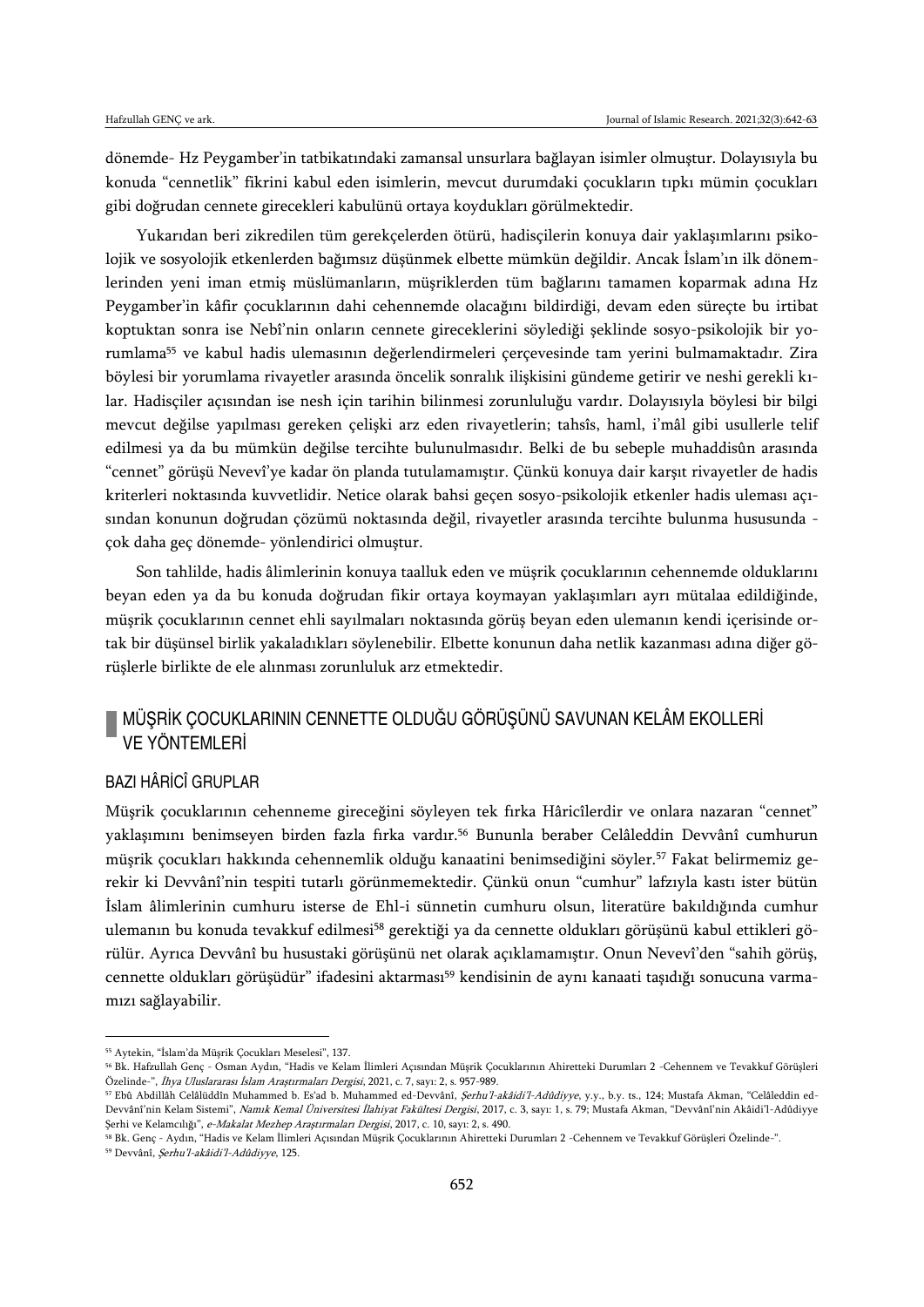Bu bölümde, müşrik çocuklarının cennette oldukları görüşünü kabul eden kelam fırkalarına temas edeceğiz. Müşrik çocuklarının cehennemde olacaklarını söyleyenlerin görüşlerini değerlendirdiğimiz Hadis ve Kelam İlimleri Açısından Müşrik Çocuklarının Ahiretteki Durumları 2 -Cehennem ve Tevakkuf Görüşleri Özelinde- başlıklı makalede de belirttiğimiz üzere, her ne kadar Hâricîlerin ekseriyeti cehenneme gireceğini söylese de<sup>60</sup> bazı kolları cennetlik kabul edilmesi gerektiğini, bazıları ise haklarında hüküm verilemeyeceğini söylemiştir. Hüküm verilemeyeceği görüşünü benimseyen Hâricîler mezkûr makalede ele alınmıştır.

Hâricîler içinde müşrik çocuklarının cehenneme girmeyeceğini, onlara azap etmenin yanlışlığını ileri süren fırkalar varsa da makalâtlara göre net biçimde cennete gideceklerini söyleyen sadece Meymûniyye fırkasıdır. Meymûn b. Hâlid'in (ö. ?) ashabı diye tarif edilen Meymûniyye, Acâride'nin bir koludur. Şehristânî'ye (ö. 548/1153) göre sapkın fikirleriyle tanınmış bir fırkadır. Nitekim o; Kerâbîsî'den (ö. 248/862) nakille, Meymûniyye'nin kişiye kendisinin ya da kardeşlerinin torunlarıyla evlenmesini caiz gördüğünü aktarmıştır.<sup>61</sup> Her konuda Acâride'ye benzeyen bu fırka kader konusunda ise onlardan ayrılmış, kullara ait fiillerin Allah'ın mahlûku sayılamayacağını söyleyerek Mutezileye uymuştur.<sup>62</sup> Böylece onların müşrik çocuklarının cennette olduklarını düşünmelerinin sebebi de ortaya çıkmış olmaktadır. Meymûniyye'nin teklif konusunda Mutezilî düşünceyi benimsemeleri öldükleri esnada mükellef kabul edilmeyen müşrik çocuklarının cennete gideceğini söylemelerinin sebebidir. Müşrik çocukları meselesinin teklifle bağlantısını onların cennette olduğunu söyleyen diğer fırka Mutezileyi birazdan ele alacağımız için Meymûniyye hakkında söylediklerimizde bu kadarıyla iktifa ediyoruz.

Müşriklerin çocukların cennette olduğunu söyleyen Meymûniyye ile cehennemde olduğunu söyleyen diğer Hâricî fırkaları göz önüne alarak neden farklı tercihler yaptıklarını sorguladığımızda karşımıza yöntemsel ayrışmalar çıkmaktadır. Meymûniyye, teklifi çıkış noktası aldıktan sonra muhtemelen Mutezile gibi cehennem rivayetlerini âhâd haber sayarak mükellef olmayan kimsenin azaba çarptırılamayacağını ilke edinmiş ve cennette oldukları hükmünü vermiştir. Nakli kullanmadan, aklî istidlale dayalı bir yöntem kullanmış olmaları onları böyle bir sonuca götürmüş olabilir. Cehennemde olduğunu söyleyenler ise doğrudan rivayetleri delil alarak teklif, adalet vb. konulara girmeden çerçeveyi çizmiştir.<sup>63</sup> İki taraf arasındaki yöntem farkı iki farklı hüküm doğurmuştur. Nitekim hüküm itibariyle farklı şeyler söyleyen nakiller arasında tercih yapmayan, akıldan ve nakilden bir tarafa ağırlık vermeyen şahıslar müşrik çocukları konusunda tevakkuf hükmüne varmışlardır.<sup>64</sup>

#### MUTEZİLE

 $\overline{a}$ 

Eş'arî'nin (ö. 324/935-36) ilginç şekilde Hâricîler içinde **Kaderiyye** ismiyle zikrettiği Mutezile, müşrik çocuklarının cennette olduğunu söyleyen bir başka fırkadır.<sup>65</sup> Bağdâdî (ö. 429/1037-38) ise Kaderiyye'yi doğrudan Hâricîler arasında zikretmese de Ezârikâ ve Acâride'nin müşriklerin çocuklarının cennette olduklarını iddia ettikleri için Kaderiyyeyi tekfir ettiğini söylemiştir.<sup>66</sup> Buna göre Bağdâdî'nin de Eş'arî gibi onları Hâricîler içinde gördüğü ihtimali ortaya çıkmaktadır. Bu durum Eş'arî ve Bağdâdî'nin Mutezileyi Hâricîlere neden dâhil ettikleri sorusunu akıllara getirmektedir. Bize göre böyle bir soruya verilebilecek

<sup>60</sup> Bk. Genç - Aydın, "Hadis ve Kelam İlimleri Açısından Müşrik Çocuklarının Ahiretteki Durumları 2 -Cehennem ve Tevakkuf Görüşleri Özelinde-".

<sup>61</sup> Muhammed b. Abdilkerîm b. Ahmed Şehristânî, el-Milel ve'n-nihal, thk. Muhammed Bedrân, eş-Şerîf er-Rızâ, Kum 1364/1945, 149.

<sup>&</sup>lt;sup>62</sup> Ebu'l-Hasen Alî b. İsmâîl b. Ebî Bişr İshâk b. Sâlim Eş'arî, *Makâlâtü'l-İslâmiyyîn ve ihtilâfu'l-musallîn*, y.y., b.y. ts., 93; Şehristânî, *el-Milel ve'n-nihal*, 149.

<sup>63</sup> Bk. Genç - Aydın, "Hadis ve Kelam İlimleri Açısından Müşrik Çocuklarının Ahiretteki Durumları 2 -Cehennem ve Tevakkuf Görüşleri Özelinde-".

<sup>64</sup> Bk. Genç - Aydın, "Hadis ve Kelam İlimleri Açısından Müşrik Çocuklarının Ahiretteki Durumları 2 -Cehennem ve Tevakkuf Görüşleri Özelinde-". <sup>65</sup> Eş'arî, Makâlât, 126.

<sup>&</sup>lt;sup>66</sup> Abdülkahir b. Tâhir b. Muhammed Bağdâdî, el-Milel ve'n-nihal, thk. Pîr Nasrî, Dâru'l-meşrik, b.y. 1992, 69.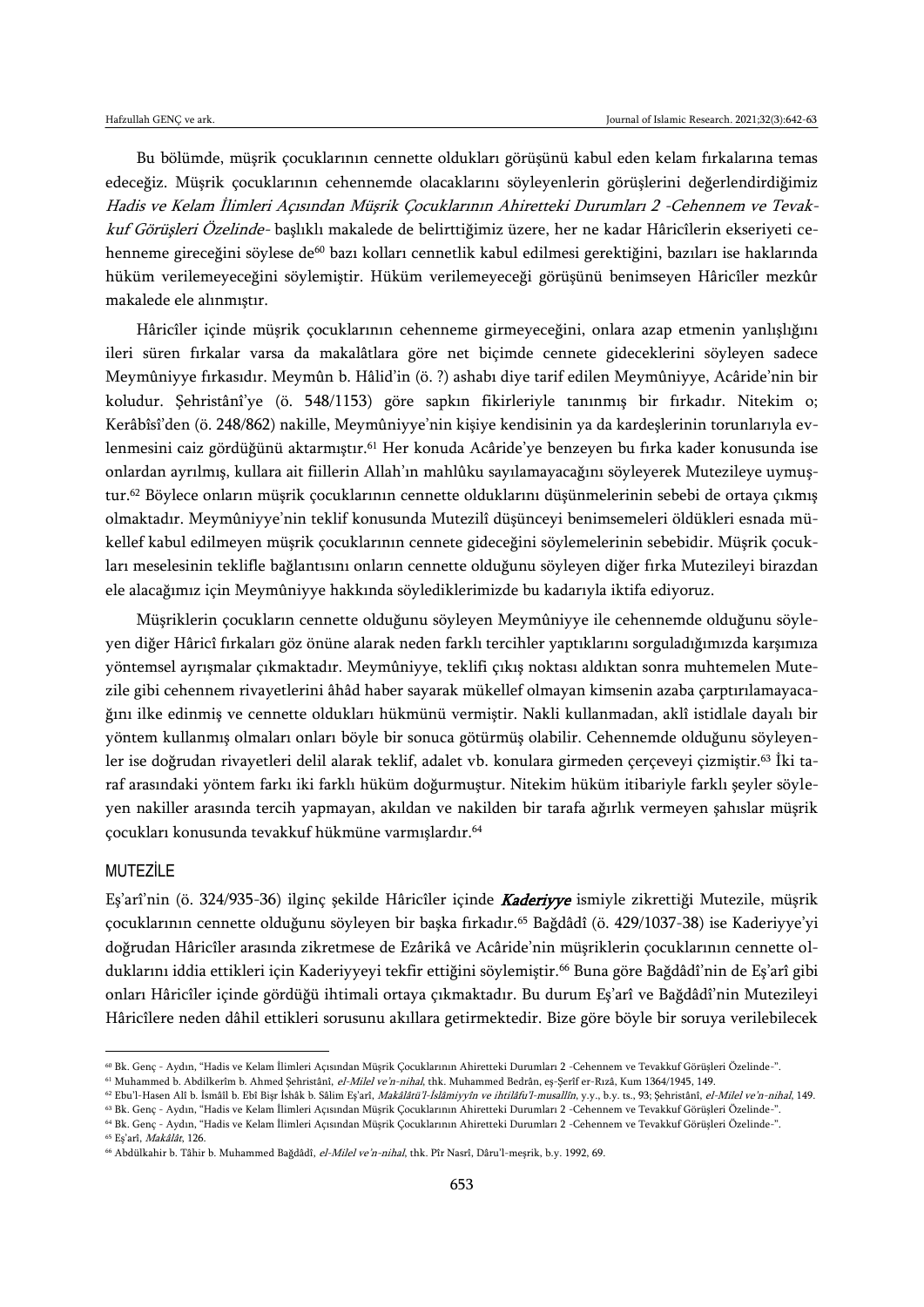cevap, her iki fırkanın iman-amel ilişkisi konusundaki tutumunun benzer olmasıdır. Yine de Kaderiyye'yi Hâricîler içinde zikretmek problemlere yol açabilir. Bu sebeple Eş'arî'nin bu tutumu bizlere mezheplerin görüşlerini tam doğru anlamak ve aktarmak için mezheplerin kendi kaynaklarına müracaat etmenin gerekliliğini bir kez daha hatırlatmaktadır.<sup>67</sup> Hâricîlerin günah işleyenleri tekfir etmesi ve cehennemde ebedi kalacaklarını söylemesine karşılık Mutezilenin de büyük günah işleyenlerin cehennemde ebedi kalacağını söylemesi her anlamda olmasa da Eş'arî ve Bağdâdî'nin bu konuda Mutezileyi Hâricilere dâhil etmesinin sebebi sayılabilir. Neticede müşrik çocukları meselesi de bir yerde iman-amel ilişkisine dayanan bir tartışma alanıdır. Kelamcıların iman ve İslam kavramlarını ele alırken ortaya koydukları ölçüler, Müslüman kimliğinin ortak paydalarını tanımlar.<sup>68</sup> Öyle ki İslam'a giriş ve çıkışın anahtarı bazılarına göre imanken bazılarına göre hem iman hem de amel olabilmektedir.

Ebû Şekûr Sâlimî (ö. 460/1068'den sonra) ve Ebu'l-Muîn Nesefî (ö. 508/1115) gibi bazı Hanefî-Mâtürîdî âlimler Mutezilenin müşrik çocuklarının babaları hükmüne tabi tutulacakları görüşünü benimsediklerini iddia etmişlerdir. Onlara göre Mutezile, müşrik çocuklarının babalarıyla beraber ebediyen cehennemde kalacağını söylemiştir.<sup>69</sup> Fakat hem makâlâtlar hem de Mutezilî âlimlerin eserleri incelendiğinde onların, müşrik çocuklarının cehennemde olduğu fikrini savunmadıkları görülebilir. Mesela Mutezilenin önde gelen isimlerinden Ka'bî'ye göre (ö. 319/931), Mutezile mezhebi Allah'ın çocuklara azap etmeyeceğini ve onların cennete gireceğini söyler.<sup>70</sup> Yine bir sonraki paragrafta da geleceği üzere Kâdî Abdülcebbâr (ö. 415/1025) da müşrik çocuklarının cennette olduğunu söylemiştir. Sâlimî ve Nesefî'nin bu kanıya nereden vardığına dair ise bir ipucu bulamadık.

Mutezilenin müşrik çocukları meselesindeki görüşüne dönecek olursak; Kâdî Abdülcebbâr Mutezilenin ilkesini, "Biz bir peygamber göndermedikçe azap edici değiliz"<sup>71</sup> ve "Herkes kazandığına karşılık rehindir"<sup>72</sup> ayetleri, ayrıca "Ergenliğe girinceye kadar çocuktan kalem kaldırılmıştır"<sup>73</sup> hadisi ile ifade etmiştir.<sup>74</sup> Buna göre Kâdî'nin vurgulamak istediği husus tekliftir. Bir insanın, ahiret ahvalini belirleyecek husus tekliftir. Henüz mükellef addedilmeyen bir insanın teklifin iki neticesinden biri olan cehenneme gönderilmesi doğru değildir. Aksi halde bu, Allah için zulümdür. Zulüm ise kabîhtir ve Allah kabîhi yapmaz. Burada Mutezilenin "aslah prensibi" devreye girmektedir. Allah aslahı yapmalı ve günahsız bir müşrik çocuğunu cennete koymalıdır. Aslahı yapmak günah işlememiş bir insanı cennete koymayı gerektirir. Fakat burada şöyle bir problem ortaya çıkmaktadır: Çocuk hiç günah işlemediği gibi hiç sevap da kazanmamıştır. Hiç sevabı bulunmayan birisi hangi sebeple cennete koyulur? Yani sevap ve günah açısından denge söz konusudur. Böyle bir durumda Mutezilenin tutumu meselenin Allah'a kalacağı şeklindedir.<sup>75</sup> Çünkü sevap ve günah eşit ise mükâfat ya da ceza için bir sebep teşekkül etmemiş demektir. Burada "Allah'ın kul için aslahı yapması sevabı ve günahı eşit birini cennete koymasıdır; bu nedenle müşrik çocuğu cennete girmelidir" şeklinde bir itiraz gelebilir.

<sup>&</sup>lt;sup>67</sup> Bk. Mustafa Akman, *Mezhepler Tarihinin Klasik Kaynakları: İçerik ve Özellikleri*, Ensar Neşriyat, İstanbul 2019, 40-48.

<sup>&</sup>lt;sup>68</sup> Mehmeh Evkuran, "Çağdaş İslam Düşüncesinde "Mezhep" Krizi: Mezheplerin Dinsel/Teolojik Meşruiyeti ve Sosyolojik Anlamı Üzerine", KADER Kelam Araştırmaları Dergisi, 2015, c. 13, sayı:2, s. 629.

<sup>&</sup>lt;sup>69</sup> Ebû Şekûr Muhammed b. Abdisseyyid b. Şuayb Sâlimî, et-Temhîd fî beyâni't-tevhîd, thk. Ömür Türkmen, İSAM, Ankara 2017, 64; Meymûn b. Muhammed b. Muhammed b. Mu'temid Ebu'l-Muîn Nesefî, Bahru'l-kelâm, çev. Yusuf Arıkaner, x: Endülüs Yayınları, Ankara 2019, 136.

<sup>70</sup> Abdullah b. Ahmed b. Mahmûd el-Belhî Ka'bî, Kitâbu'l-makâlât, thk. Hüseyin Hansu, KURAMER, İstanbul 2018, 337.

<sup>71</sup> İsrâ 17/15.

<sup>72</sup> Müddessir 74/38.

<sup>73</sup> Buhârî, Sahîh, Talak 11, Muhâribîn 22.

<sup>74</sup> Abdülcebbâr b. Ahmed b. Abdilcebbâr el-Hemedânî Kâdî Abdülcebbâr, Şerhu'l-usûli'l-hamse, çev. İlyas Çelebi, TÜYEK Yayınları, İstanbul 2013, 2/ 286.

<sup>75</sup> Cemâlüddîn el-Hasen b. Yusuf b. Ali İbnü'l-Mutahhar Hıllî, Keşfü'l-murâd fî şerhi Tecrîdi'l-itikâd, thk. Seyyid İbrahim el-Musevî ez-Zencânî, İnteşârât-ı şekûrî, Kum 1372/1953, 439.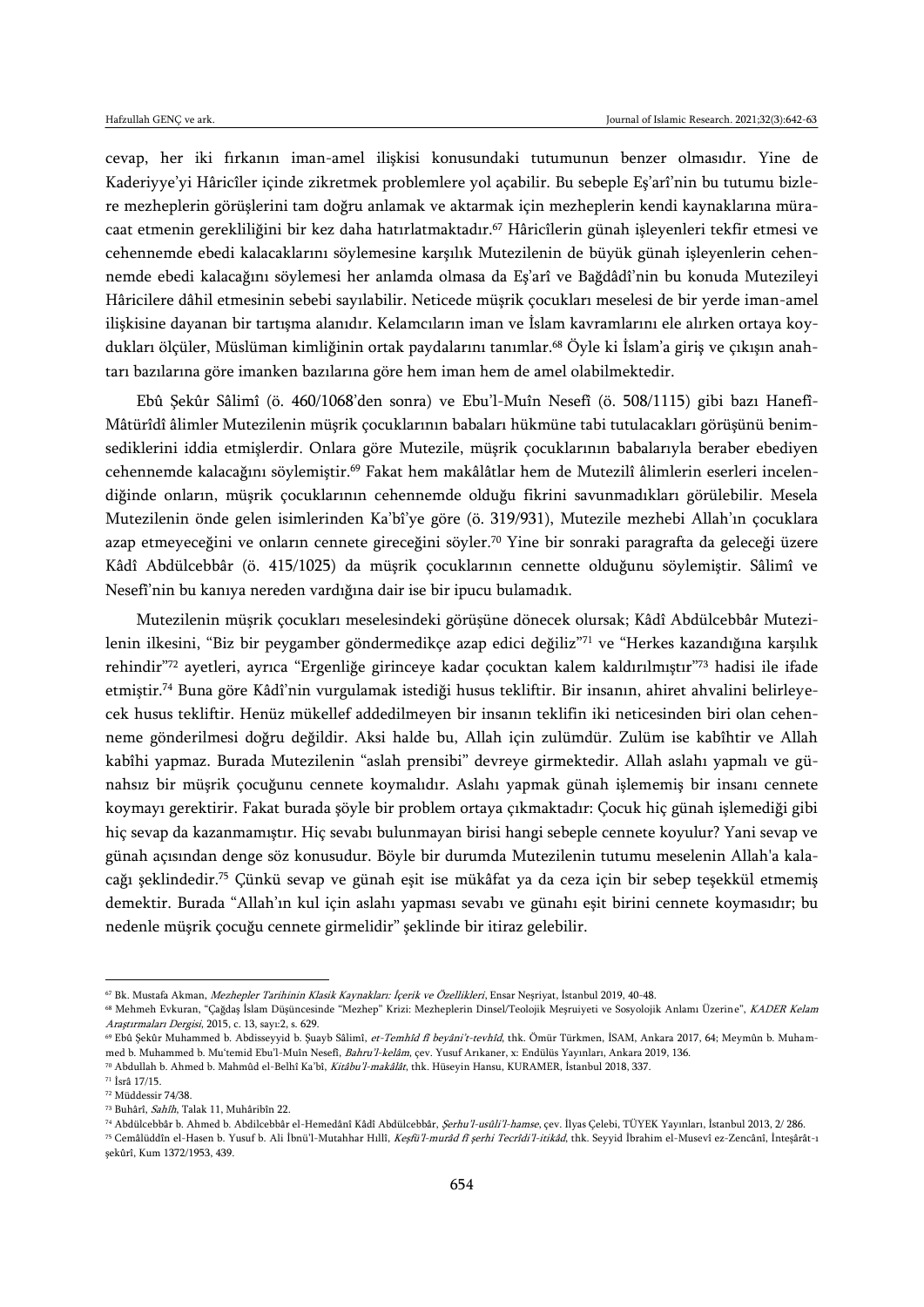Mutezilenin bu itiraza cevabı, muhtemelen sevap ve günahı eşit birinin cennete girmesinin Allah'ın adaletine aykırı düşeceği şeklindedir. Çünkü sevabı günahından daha çok birine göre, sevap ve günahı eşit kimse daha az çaba harcayarak cennete girmekte, bu nedenle de daha fazla çaba göstererek sevabını çoğaltan kimse için haksızlık ve zulüm ortaya çıkmaktadır. Nitekim Ebû Ali el-Cubbâî (ö. 303/916) cennete girmenin yolunun onu hak etmek olduğunu söylemiştir. Sevabı ve günahı eşit kimseler, müşrik çocukları vb. amel bakımından sevap üstünlüğünü yakalayamayanlar cennete giremezler. Çünkü ayette "İşte yaptığınız (iyi işler) sayesinde kendisine varis kılındığınız cennet diye onlara seslenilir"76 buyrulmuştur. Buna göre cennete giren herkesin onu hak etmesi gerekir.<sup>77</sup>

Mutezilenin, teklif ve aslah ilkeleri açısından baktığı müşrik çocukları meselesinde onların cennette olduklarını söylerken bu konuya delil teşkil eden hiçbir hadisi referans göstermemesi, muhtemelen yöntemsel bir tercihtir. Mutezile rivayetlerin zıt hükümler içerdiği için birbirini nakzettiğinin farkındadır. Bu nedenle Mutezile sadece, Kur'an ve hadisten aklî ilkelere destek sağlayacak; peygamber göndermeden azap edilmeyeceği, çocuktan kalemin kaldırıldığı gibi genele teşmil edilebilen bazı delillere atıfta bulunmuştur. Böylece "kimse kimsenin günahını yüklenmez"<sup>78</sup> ilkesini çalıştırmak suretiyle görüşlerini ortaya koymuşlardır. Yani herkes cennete veya cehenneme kendi amelleriyle gider; geçerli sayılan kişinin yapıp ettikleridir. Ayrıca müşriklerin çocuklarının cehennemde olduklarını bildiren bazı haberlerin âhâd olduğunu söyleyerek bu tür konularda genel hükümler bildiren rivayetlerin dışına çıkılamayacağını belirtmişlerdir.<sup>79</sup>

Mutezilenin bu konudaki yöntemiyle ilgili söylenmesi gereken bazı şeyler vardır. Öncelikle şunu dile getirmeliyiz ki peygamber göndermeden azapta bulunulmayacağı ayeti müşrik çocukları meselesinde delil kabul edilecek nitelikte değildir. Çünkü ilk olarak, peygamber gelmemesi söz konusu değildir. Tartışma İslam dinin iç dinamikleriyle ilgili bir tartışmadır. Dolayısıyla bu mesele Hz. Peygamber'in varlığından sonra ortaya çıkmıştır. "Peygamber gelse bile çocuk onu anlayacak yaşta değildir. Bu yüzden o çocuk için peygamber gelmemiş sayılmaktadır" şeklinde yapılacak bir itiraz geçerli sayılmaz. Zira mesele hadisler üzerinden tartışılmakta, ekoller sadece aklî delillere yetinmemekte, naklî deliller de ileri sürmektedir. Hz. Peygamber'in bizzat ve açık biçimde cehennemde olduklarını bildirdiği rivayetlere "peygamber gelmeden azap edilmez" deliliyle karşı çıkmak doğru değildir. İkinci olarak kalemin çocuktan kaldırıldığına dair rivayet de bu konuda delil diye kullanılamaz. Zira "amelsiz" bir şekilde cehenneme gideceklerini bildiren rivayetler de vardır.<sup>80</sup> Bu rivayetler karşısında günahları bulunmadığı için cehenneme gitmeyeceklerini söylemek yerinde bir ifade olmayacaktır. Çünkü rivayette amele bakılmayacağı beyan edilmiştir.

Mutezilenin müşrik çocukları meselesindeki gelen hususi nakilleri dikkate almadan, genel ilkeler belirten bazı nakillerle desteklediği aklî delillere istinat ederek cennet hükmüne varması, yöntemsel açıdan doğru gözükmemektedir. Böyle bir yöntemle hasmı ilzam etmek mümkün değildir. Nitekim muhalifler yani müşrik çocuklarının cehennemde olduğunu iddia edenler genel ilkelere göre değil doğrudan spesifik bir delil üzerinden, müşrik çocuklarından bahseden bir hadisle hüküm vermektedir. Kanaatimizce cehennem hadisi onlara göre tahsis niteliği taşımaktadır.

<sup>76</sup> A'râf 7/43.

<sup>77</sup> Muhammed b. Ömer b. Hüseyn Fahreddin Râzî, Mefâtihu'l-ğayb, Dâru ihyâi't-turâsi'l-Arabî, Beyrut 1420/1999, 14/249; Orhan Şener Koloğlu, Cübbâîler'in Kelam Sistemi, İSAM Yayınları, İstanbul 2017, 538.

<sup>78</sup> Fâtır 35/18.

<sup>79</sup> Kâdî Abdülcebbâr, Şerhu'l-usûli'l-hamse, 2/292.

<sup>80</sup> Ahmed b. Hanbel, Müsned, 41/ 95, 96; Ebû Ya'lâ, Müsned-i Ebî Ya'lâ, 12/ 504.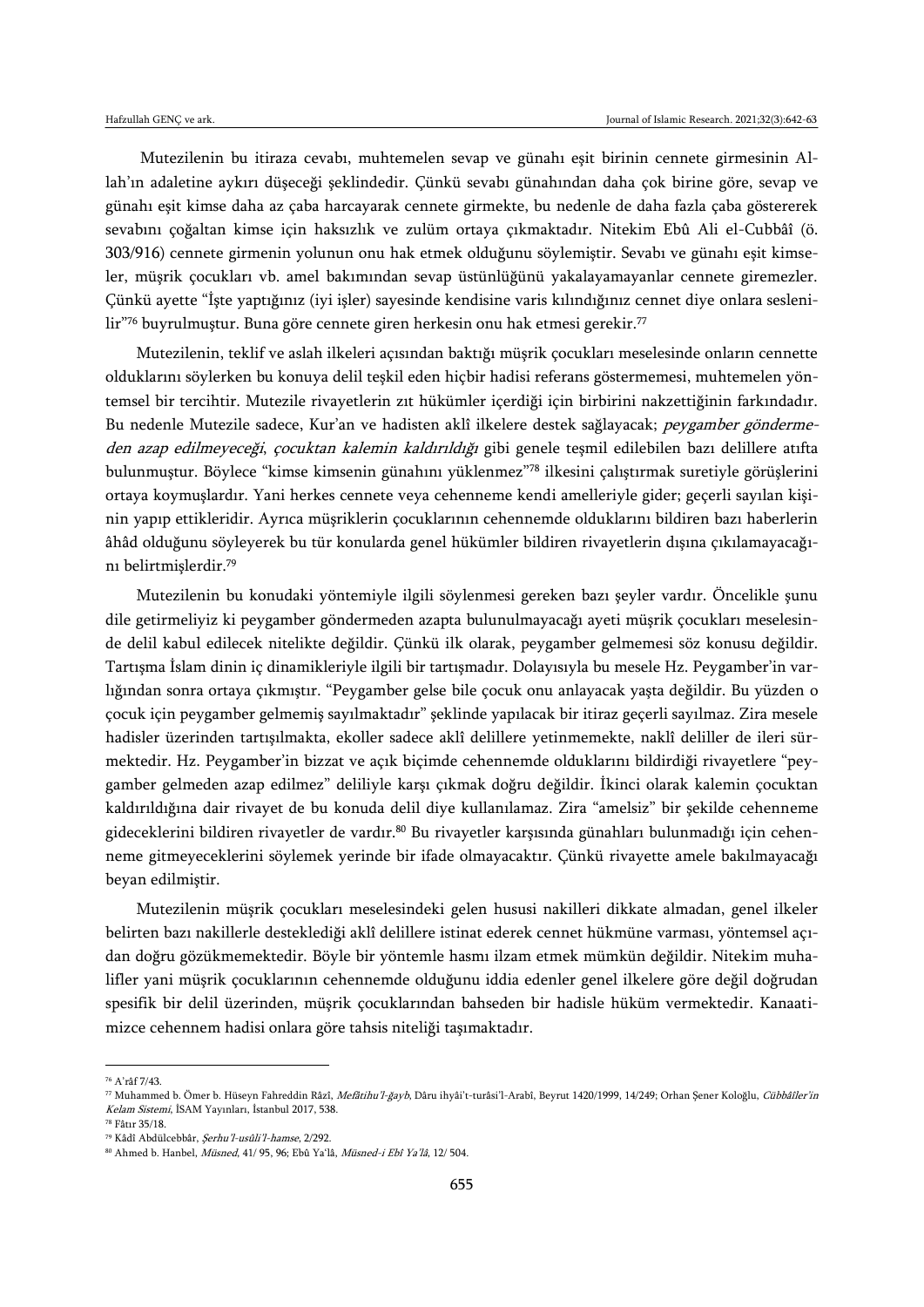Mutezile içinde müşrik çocukları hakkında farklı kanaate sahip isimler de vardır. Bunlardan birisi Bişr b. el-Mu'temir (ö.210/825)'dir. Bişr, Allah'ın müşrik çocuklarına zulmen azap edebileceğini düşünmektedir. Ona göre Allah'ın azap ettiği müşrik çocuğu büyüseydi azabı hak eden bir müşrik olacaktı.<sup>81</sup> Bazı araştırmacılar Bişr'in bu sözünü doğru yorumlamamışlardır. Onlara göre Bişr, Allah'ın çocuğa azap etmesi için çocuğun büyüyene kadar yaşamasına izin verip küfrüne imkân tanıdığını söylemektedir. Böylece o çocuğun küfrü kesinleşmektedir.<sup>82</sup> Fakat bu yorum hem Bişr'in sözleri hem de müşrik çocukları meselesi hakkında uygun değildir. Çünkü evvela, Bişr "لو عذّبه لكان يكون بالغا كافرا مستحقّا للعذاب" demiştir. Cümleyi tetkik ettiğimizde manası şöyle çıkmaktadır: "Ona azap ettiğine göre çocuk buluğa erdiğinde azabı hak eden kâfir olacaktı". Kâne lafzından sonra yekûnu gelmesi "büyüseydi kâfir olacaktı" şeklinde geleceğe yönelik bir hüküm barındırdığını, Allah'ın o çocuğun ölmeyip de büyümesi halinde kâfir olacağını bildiği için azap ettiği anlamına geldiğini göstermektedir. İkincisi, çocuğun büyüdükten sonra ölmesi zaten artık iman ve küfür arasında bir tercih yaptığını ve küfrü seçtiği takdirde Allah'ın ona azap etmesinin tartışmaya mahal bırakmayacak bir durum olduğunu gösterir. Bu da buluğa ermeden ölen müşrik çocuklarının uhrevi durumunun tartışıldığı bir mesele için uygun değildir.

Basra Mutezilesi Bişr'in görüşünü ağır şekilde tenkit etmiş, rezalet/skandal diye nitelendirmiştir.<sup>83</sup> Çünkü bu sözler Allah'ın zulüm yapmasına imkân tanımaktadır. Hâlbuki O'nun zulüm yapması kabîhtir. O, kabîh olanı yapmaz. O'nun kabîhten uzak bulunması kabihe güç yetirememesi değil haseni tercih etmesi sebebiyledir.<sup>84</sup> Dolayısıyla Allah müşrik çocuğuna azap etme imkânına sahipse de bunu tercih etmez.

Mutezile içinde genele muhalefet edip müşrik çocukları hakkında farklı kanaate sahip bir diğer isim Nazzâm (ö. 231/845)'dır. Aslında Nazzâm hakkında belirtmemiz gereken ilk iddia onun, Ali el-Esvârî (ö. 240/854) ve Câhız'la (ö. 255/869) birlikte Allah'ın çocuklara azap etmeye kadir olmadığı görüşünü benimsediğidir.<sup>85</sup> Çünkü çocuğa azap etmek kabîh bir fiildir. Onlar nezdinde Allah kabîh fiil işlemeye muktedir değildir.<sup>86</sup> Buna göre bu isimler müşrik çocuklarının azaba uğramasının mümkün olmadığını iddia etmiştir. Allah'ın kudretini sınırlayan bu düşünce Mutezile içinde kabul görmemiştir. Kâdî Abdülcebbâr onların bu görüşünü eleştirenlerden biridir. Kâdî'ya göre Allah'ın kabih fiile muktedir bulunmadığını söylemek pek çok kudret sahibi varlığın Allah'tan daha kudretli sayılacağını söylemekle eşdeğerdir. Çünkü mesela iyilik yapmaya kudreti olmayan bir çocuk başkalarına eza vermesi halinde Allah'ın yapamadığı bir şey olan kabih fiil yapmakta, böylece O'ndan daha kudretli olmaktadır.<sup>87</sup> Allah'ın kudretinin böyle bir sınırlandırmaya tabi tutulması muhaldir.

Nazzâm'a göre çocukların tamamı cennettedir. Fakat onun düşüncesinde çocukların cennette dâhil edilmesi bir önceki paragrafta söylediğimiz üzere Allah'ın zorunlu olarak yaptığı bir fiildir. Bu konuda ilginç fikirlere sahip Nazzâm, sadece çocukların değil akrep, yılan, haşarat vb. hayvanların cennette haşr edileceğini iddia etmiştir. Daha şaşırtıcı olanı Nazzâm'a göre çocukların cennette bu hayvanlara üstünlüğü yoktur.<sup>88</sup> Çünkü amelsizlik bakımından hayvanlar ve çocuklar aynı konumdadır. Bu nedenle peygamber çocuğu dahi, hayvanlardan üstün tutulamaz. Ancak Nazzâm'ın bu düşüncesi kendi içinde çeliş-

 $\overline{\phantom{a}}$ 

<sup>81</sup> Eş'arî, Makâlât, 201.

<sup>82</sup> Harun Çağlayan, "Teklif Karşısında Çocukların Dünya ve Ahiretteki Durumu", KADER Kelam Araştırmaları Dergisi, 2014, c. 12, sayı: 1, s. 51.

<sup>83</sup> Bağdâdî, el-Milel ve'n-nihal, 108.

<sup>84</sup> Kâdî Abdülcebbâr, Şerhu'l-usûli'l-hamse, 2/ 32.

<sup>85</sup> Eş'arî, Makâlât, 555.

<sup>86</sup> Kâdî Abdülcebbâr, Şerhu'l-usûli'l-hamse, 2/ 28. <sup>87</sup> Kâdî Abdülcebbâr, Şerhu'l-usûli'l-hamse, 2/ 30.

<sup>88</sup> Bağdâdî, el-Milel ve'n-nihal, 101.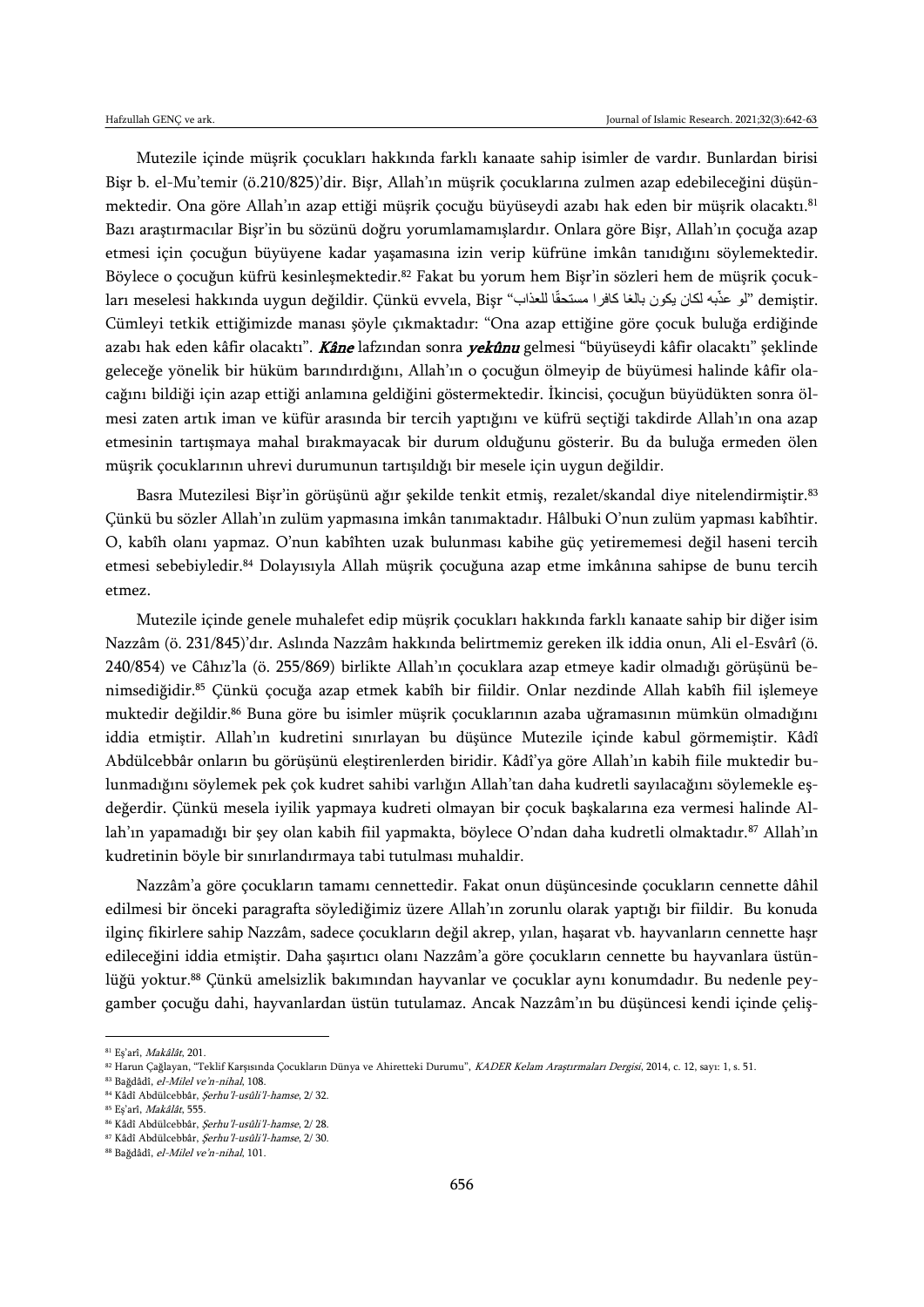kilidir. Allah'ın kabih fiil yapamadığını, ameli olmayan çocuklara ve hayvanlara azap etmeye muktedir bulunmadığını kabul etsek bile onları cennete alma zorunluluğu yoktur. Ameli bulunmadığı için cehenneme gitmeyenin cennete de gitmemesi gerekirdi. "Bunun, çocuklar hakkında aslah olması sebebiyle Allah'ın onları cennete koyması gerekir" şeklinde yapılacak bir itiraza, neyin aslah sayılacağını bilmemizin mümkün olmadığını söyleyerek cevap verebiliriz.

## ŞÎA

Müşrik çocuklarının cennete gideceklerini söyleyen bir diğer fırka Şîa'dır. Şîa da bu konuda Mutezile gibi düşünmekte, Allah'ın kabîh fiil yapmayacağını, bu nedenle de müşrik çocuklarına azap etmeyeceğini iddia etmektedir.<sup>89</sup> Çünkü çocuklar henüz mükellef kabul edilmediği için onlara Allah'ın azap etmesi caiz değildir. Eş'arî ise Şîa'nın müşrik çocukları konusunda ikiye ayrıldıklarını söyler. Birinci grup Allah'ın çocuklara azap etmesinin veya affetmesinin imkânını ve Allah'ın istediğini yapacağını ileri sürmüştür. Hişâm b. el-Hakem'in (ö. 179/795) taraftarları ikinci grup ise Zerkân'ın Hişâm'dan rivayet ettiğine göre Allah'ın çocuklara azap etmesinin caiz olmadığını, bilakis çocukların cennete gireceği görüşünü benimsediklerini söylemiştir.<sup>90</sup> Şîa'ya göre muhalifleri, sadece müşrik çocukları konusunda değil diğer pek çok meselede de Allah'ın kabih fiil yapabileceğini iddia ederek zulüm, katl vb. her kötü fiilin failinin Allah olduğunu savunmuşlardır. Yine Şîa'ya göre muhalifler babalarının günahı sebebiyle Allah'ın müşrik çocuklarına azap edebileceğini söyleyerek de ayete muhalif hareket etmiş ve birisine başkasının günahını yüklemişlerdir.<sup>91</sup>

Şîa'nın önde gelen isimlerinden Şerif el-Mürtezâ (ö. 436/1044) muhalifler sözüyle kimleri kastettiğini açıklamamıştır. Fakat sözlerinden insanların fiillerini yaratanın Allah olduğunu söyleyen Cebriye ve Ehl-i sünneti hedef aldığı anlaşılmaktadır. Müşrik çocuklarının cehennemde olduğunu söyleyenleri Mücebbire diye isimlendirenler arasında Mutezileden Kâdî Abdülcebbâr da vardır.<sup>92</sup> Nâsîruddîn Tûsî (ö. 672/1274) Kavâidü'l-akâid isimli eserinde çocukların müşrik babalarıyla aynı akıbete uğrayacağı görüşünün Ehl-i sünnete aidiyetini savunmuştur.<sup>93</sup> Bununla beraber Cebriyenin müşrik çocukları hakkındaki görüşüne dair bilgi eserlerde mevcut değildir. Bu sebeple Şerif el-Mürtazâ ve Kâdî'nın haklılıklarını tespit etmek zordur. Ehl-i sünnete gelince onların müşrik çocukları hakkında ağırlıklı biçimde iki görüşü vardır: Birincisi müşrik çocuklarının cennette olduğu, ikincisi ise durumlarının Allah'a kaldığıdır. Ehl-i sünnet içinde müşrik çocuklarının cehenneme gireceğini söyleyenler varsa bile dikkate alınmayacak kadar küçük bir gruptur. Buna göre Tûsî ve Şerif el-Mürtazâ'nın ehl-i adlin muhalifi olarak nitelediği Ehl-i sünnetin müşriklerin çocukları hakkındaki görüşü konusunda haklı olduğunu söylemek mümkün değildir.

Şii âlim Tûsî'ye göre farklı hadislerde ifadesini bulan "onlar babalarındandır" hükmü dünyevî bir durumdur aslında. Bu hadise dayanarak onlar hakkında cehennemlik hükmünü vermek doğru değildir. Babasının günahı sebebiyle çocuğunun cezalandırılamayacağı ortadadır. Bazı dünyevî hükümlerde babasına tâbî olması her anlamda bir tâbiiyet gerektirmez. Dolayısıyla "onlar babalarındadır" hükmüne dayanarak müşrik çocuklarının uhrevî durumu hakkında kanaatte bulunulamaz.<sup>94</sup> Daha önce de ifade etti-

<sup>89</sup> Muhammed b. Muhammed b. el-Hasen Nasîruddin Tûsî, Tecrîdü'l-itikâd, thk. Abbâs Muhammed Hasan Süleyman, Dâru'l-marifeti'l-câmia, Mısır 1996, 123.

<sup>90</sup> Eş'arî, Makâlât, 55, 56.

<sup>91</sup> Alî b. el-Hüseyn b. Mûsâ b. Muhammed eş-Şerîf el-Mürtezâ, Resâilü'ş-Şerîf el-Mürtezâ, Dâru'l-Kur'âni'l-Kerîm, Kum ts., 191.

<sup>92</sup> Kâdî Abdülcebbâr, Şerhu'l-usûli'l-hamse, 290.

<sup>93</sup> Muhammed b. Muhammed b. el-Hasen Nasîruddin Tûsî, Kavâidü'l-akâid, thk. Ali Hasan Hâzim, Dâru'l-ğurbe, Lübnan 1992, 109.

<sup>94</sup> Ekmelüddîn Muhammed b. Mahmûd b. Ahmed Bâbertî, Şerhu Tecrîdi'l-itikâd, İstanbul: Nuruosmaniye Yazma Eser Kütüphanesi, 34 Nk 2160, 135a; Hafzullah Genç, Tecrîdü'l-itikâd ve Şerhleri Bağlamında Tûsî'nin Kelam Anlayışı, Hitit Üniversitesi Sosyal Bilimler Enstitüsü, Doktora Tezi, Çorum 2020, 105.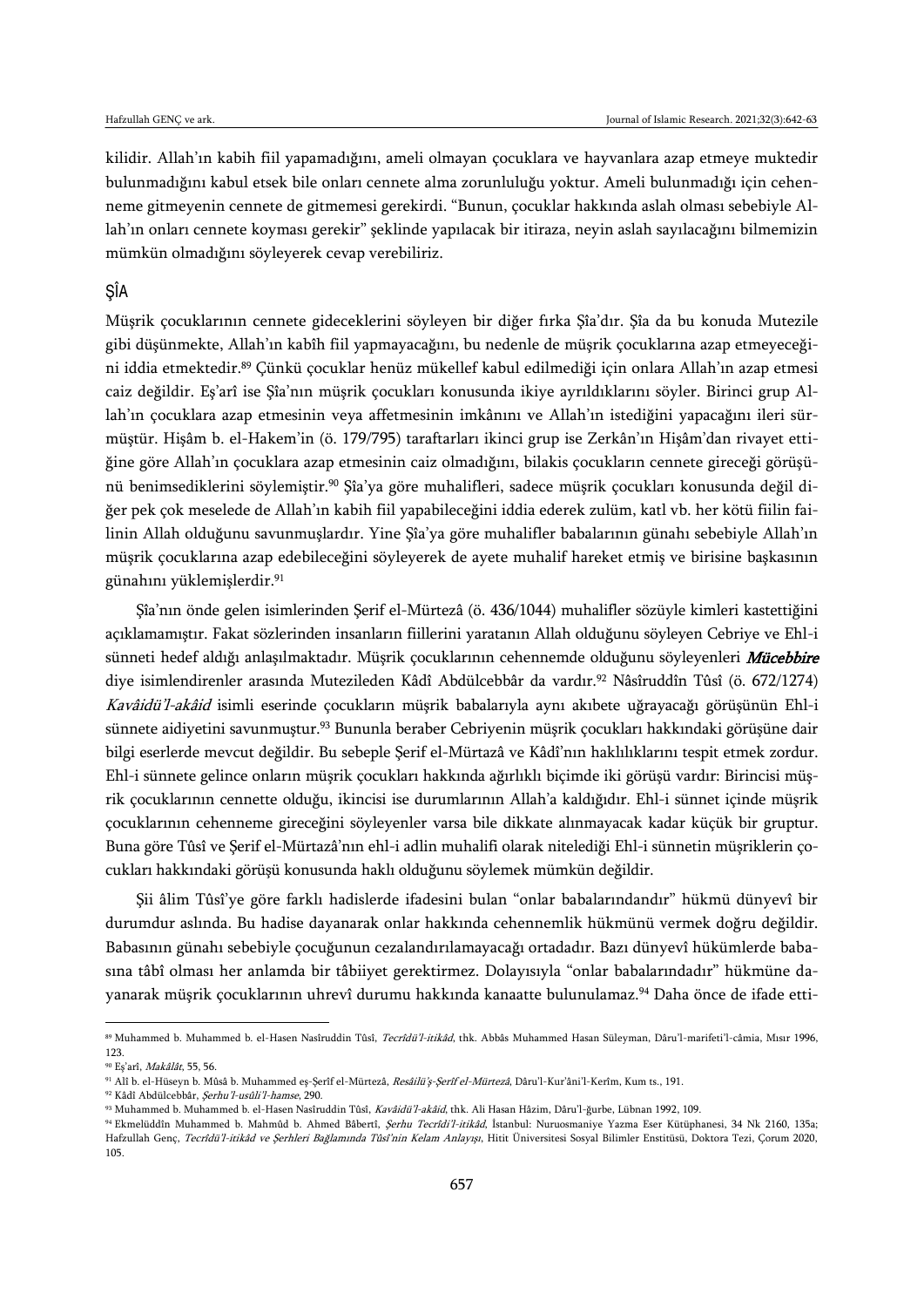ğimiz üzere bazı âlimler müşrik çocuklarının babalarına tabi olmasının dünyevî konulara müteallik bulunduğunu düşünmektedir. Ancak bazı hadisler yorum itibariyle buna müsait olsa da "onlar babalarındadır" ifadesi bu hükmü içeren rivayetler dikkate alındığında uhrevî bir durumu işaret ettiği düşüncesi ağır basmaktadır.<sup>95</sup> Çünkü "onlar babalarındandır" hükmünü "amelsiz mi?" sorusu takip etmektedir. "Amelsiz" nitelemesi Hz. Peygamber'in hükmünün uhrevî duruma dair olduğunun açık beyanıdır.

Şîa'nın müşriklerin çocukları meselesindeki tavrı ve yöntemi Mutezileyle paralellik arz etmektedir. Bu sebeple yukarıda Mutezilenin yöntemi hakkında ifade edilenler Şîa için de geçerlidir. Mesele hakkındaki rivayetleri dikkate almadan müşrik çocukları meselesine bir çözüm bulmak mümkün değildir. Şii âlimler hiçbir rivayete atıfta bulunmamışlar, Mutezile gibi sadece "kimse kimsenin günahını üstlenmez" vb. ilkeler, teklif ve aslah üzerinden meseleyi çözmek istemişlerdir. Ancak müşrik çocuklarının cehennemde olduğunu bildiren sahih ve tevile mahal bırakmayan sarih rivayetler karşısında bu ilkelerle meseleye yaklaşmak boğulmakta olan bir kimseye suyun kaldırma kuvvetinden bahsedip yüzmeye başlamasını beklemek gibidir.

## EHL-İ SÜNNET

Müşrik çocuklarının cennette olduğunu söyleyen ve bu başlıkta zikredeceğimiz son fırka Ehl-i sünnettir. Esasen Ehl-i sünnetin hepsi cennette oldukları düşüncesinde değildir. Bazıları tevakkuf fikrini benimsemişlerdir.<sup>96</sup> Örneğin Sâlimî mümin çocukları hakkında ihtilaf olmadığını söylemiştir. Fakat müşrik çocuklarında Ehl-i sünnet'in ihtilafa düştüğünü yine de asgari müşterekte buluşarak cennette olmasalar bile azap görmeyeceklerini düşündüklerini ifade etmiştir.<sup>97</sup>

Ehl-i sünnet içinde müşrik çocuklarının cennette olduğunu söyleyen âlimler daha sonra bu hususta ikiye ayrılmıştır. Birinci grup buluğa ermeden ölen her çocuğun cennete gideceğini söylemiştir. İkinci grup ise temyiz yaşından önce ölenlerin cennete gireceğini fakat mümeyyiz çocuğun cennete girebilmesi için Allah'ı tanıması ve O'na inanması gerektiğini iddia etmiştir. İkinci grupta yer alanlar, Mâtürîdî (ö. 333/944) ve Irak Hanefîleridir. Onlara göre temyiz çağına gelen bir çocuğun Allah'ı tanıması farzdır.<sup>98</sup> Mâtürîdî mümeyyiz çocukları fetret ehli kapsamında değerlendirmiştir. Nitekim ona göre fetret ehlinin Allah'ı aklıyla tanıması gerekmektedir.<sup>99</sup> Mümeyyiz çocuk Allah'ı aklıyla tanıyabilecek niteliktedir. Bu sebeple müşrik çocuklarından mümeyyiz olanlar en azından iman hususunda sorumludurlar. Mâtürîdî şeriatın nakille dinin ise akılla bilindiğini söylemiştir. Öyle ki âkil/mümeyyiz çocuğun Allah'ı bilmesi vaciptir.<sup>100</sup> Çocuğun aklî melekesi bu aşamaya geldiğinde onunla ergin kişi arasında Allah'ı bilme hususunda fark kalmaz.<sup>101</sup> Nitekim Hz. Peygamber'den yedi yaşına gelen çocuğun namaza başlatılması, on yaşına geldiğinde ise kılmadığı zaman tekdir edilmesi gerektiği belirtilmiştir.<sup>102</sup> Bu hadise göre Hz. Peygamber aklî kemal sürecinde belirli bir merhale kat etmiş olan çocuğa namazın emredilmesi gerektiğini söylemiştir. Çünkü çocuk artık yaratıcısını tanıyabilecek niteliktedir ve tanıdığı yaratıcısına ibadet etmeye başlamalıdır. Bununla beraber İmam-ı Azam Ebû Hanîfe (ö. 150/767) göklerin ve yerin yaratılışını

<sup>95</sup> Bk. Ahmed b. Hanbel, Müsned, 1/84; Süleymân b. el-Eş'as b. İshâk es-Sicistânî el-Ezdî Ebû Dâvûd, Sünenü Ebî Dâvûd, Dâru'l-kütübi'l-Arabî, Beyrut ts., Sünne 18; Ebû Bekr Ahmed b. el-Hüseyn b. Alî Beyhakî, Sünenü's-sağîr, Câmi'âtü'd-dirâsâti'l-İslâmî, Karaçi 1989, 120.

<sup>96</sup> Muhammed b. Hüseyin Tûrî, Tekmiletü'l-Bahri'r-râik, Dâru'l-kütübi'l-ilmiyye, Beyrut 2013, 332, 333.

<sup>97</sup> Sâlimî, et-Temhîd fî beyâni't-tevhîd, 64.

<sup>98</sup> Nûrüddîn Alî b. Sultân Muhammed Ali el-Kârî, Şerhu'l-Fıkhi'l-ekber, Dâru'l-beşâiri'l-İslâmiyye, Beyrut 1998, 391.

<sup>99</sup> Ebû Mansûr Muhammed b. Muhammed b. Mahmûd Mâtürîdî, Kitâbü't-tevhîd, thk. Fethullah Huleyf, el-Mektebetü'l-İslâmî, İstanbul 1979, 5.

<sup>&</sup>lt;sup>100</sup> İbrahim b. İsmail b. Ahmed b. İshak Saffâr el-Buhârî, Telhîsü'l-edille likavâidi't-tevhîd, thk. Hişam İbrahim Mahmud, Dâru's-selâm, Kahire 2010, 194; Abdullah Demir, Ebû İshâk es-Saffâr'ın Kelâm Yöntemi, İSAM Yayınları, İstanbul 2018, 441.

<sup>101</sup> Demir, Ebû İshâk es-Saffâr'ın Kelâm Yöntemi, 442.

<sup>102</sup> Ebû Dâvûd, Sünen, ts., Salât 26.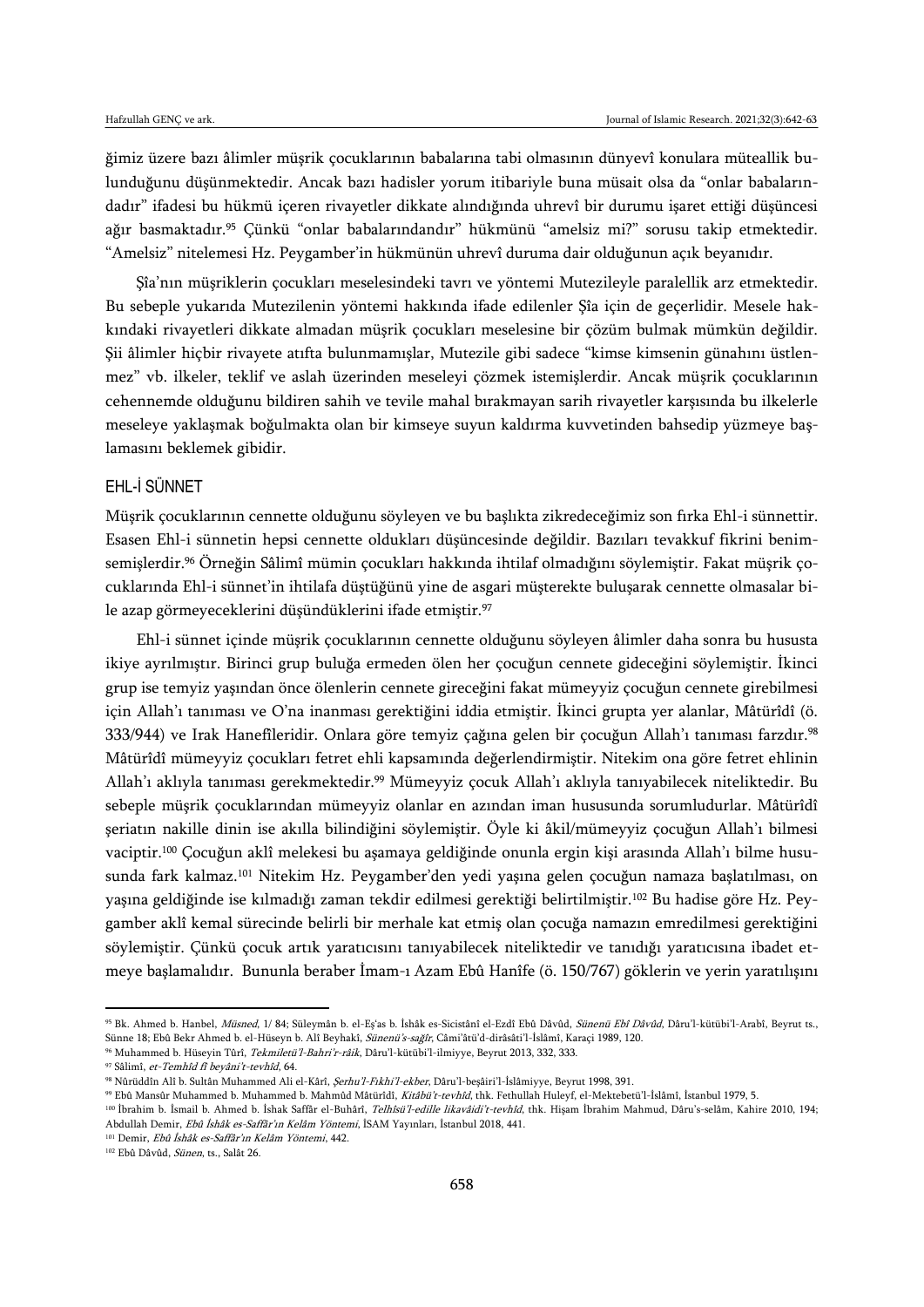düşünen kimsenin Allah'ı tanıması gerektiğini söylediği halde ayrım yapmadan çocukların cennette mi cehennemde mi yer alacağı konusunda çekimser kalmıştır.<sup>103</sup>

Ehl-i sünnetin diğer kolu Eş'arîlerin ise müşrik çocukları meselesinde takındıkları tavır Mâtürîdîlerle kıyas edildiğinde biraz muğlak kalmaktadır. Araştırmalarımıza göre Eş'arîler eserlerinde konuya temas etmemiştir. Temas eden birkaç isim ise görüşlerini net olarak ortaya koymamıştır. Mesela Taftâzânî müşrik çocukları gibi hükmen kâfir olanların çoğunluğa göre umumla beraber olacağını yani cehenneme gireceğini söylemiştir.<sup>104</sup> Fakat kendisinin hangi görüşte olduğunu, çoğunluğa tabi olup olmadığını vb. açıklamamıştır. Yine yukarıda da ifade ettiğimiz gibi Devvânî, cumhura göre müşrik çocuklarının cehennemde olduğunu söylemiş, fakat kendi kanaatini belirtmemiştir.<sup>105</sup> Eş'ariler arasında diğerlerine nispeten biraz daha net tavır sergilediğini söyleyebileceğimiz yegâne isim Eş'arî'nin kendisidir. Eş'arî müşrik çocuklarının ahirette imtihana tabi tutulacağını, imtihanı kazananların cennete kazanamayanların ise cehenneme gideceğini söylemiştir.<sup>106</sup> Fakat bu görüş Ehl-i sünnet inancına göre mükâfat ve ceza yurdu olan ahireti imtihan yurdu olarak kabul ettiği için kabul edilmemiştir.<sup>107</sup>

Eş'ariyyenin önde gelen isimlerinden Gazzâlî (ö. 505/1111) müşrik çocukları meselesinde varit olan haberlerin tearuz oluşturduğunu söylemiş, ardından da Hz. Aişe'den rivayet edilen "Nebî (s.a.v.) ensardan bir çocuğun cenazesine çağrıldı. (Aişe) Ben "Ey Allah'ın Resulü! Cennet serçelerinden bir serçe olduğu için ne mutlu bu çocuğa. O, kötülüğü idrak etmedi ve işlemedi" dedim. Bunun üzerine Hz. Peygamber "Belki de öyle değildir ey Aişe. Zira Allah, cennet için bir zümre yarattı. (Öyle ki) Onlar daha ana babalarının sulblerinde iken onları cennet için yarattı. Cehennem için de bir zümre yarattı. Onlar da daha babalarının sulblerinde iken onları cehennem için yarattı" buyurdu"<sup>108</sup> hadisini nakletmiştir. Hadiste, çocukların durumu hakkında net bir ifade kullanılmamış, akıbetlerini Allah'ın bileceği belirtilmiştir. Gazzâlî de haklı olarak, diğer rivayetlere de atfen, müşrik çocukları konusunda şüphenin galip olduğunu söylemiştir.<sup>109</sup> Bununla beraber o, çocukların anne babalarına şefaat edecekleri meselesinde çocukların tamamının cennete girdiğini beyan eden hadisleri zikretmiştir.<sup>110</sup> Bu durumu Gazzâlî'nin müşrik çocukları da dâhil bütün çocukların cennete gireceğini düşündüğü şeklinde yorumlayabiliriz.

Nevevî Ehl-i sünnetin çoğunluğunun müşrik çocuklarının cehennemde olduğu, bir kısmının ise tevakkuf görüşünü benimsediklerini söylemiştir. Ona göre Ehl-i sünnetten muhakkik âlimler ise cennete gidecekleri görüşünü savunmuşlardır. <sup>111</sup> Nevevî'nin "muhakkik âlimler" sözüyle kimi kastettiği muğlaktır. Zira araştırmalarımız bu tespitin yanlışlığını göstermiştir. Ehl-i sünnetin çoğunluğu çocukların cennette olduğu veya tevakkuf görüşünü tercih etmiştir. Muhammed b. Abdilvehhâb (ö. 1206/1792) da Nevevî'nin görüşünü almış ve ilginç şekilde sahih görüşün cennet görüşü olduğunu söylemiştir.<sup>112</sup> İlginç bir şekilde dedik çünkü pek çok meselede Hâricîlerin düşüncelerini benimseyen birinin bu konuda on-

<sup>&</sup>lt;sup>103</sup> Ali el-Kârî, *Şerhu'l-Fıkhi'l-ekber*, 292; Ebu'l-Muîn Nesefî, Bahru'l-kelâm, 136.

<sup>104</sup> Sa'düddîn Mes'ûd b. Fahriddîn Ömer b. Burhâniddîn Abdillâh el-Herevî Taftâzânî, *Şerhu'l-makâsıd*, thk. Abdurrahman Umeyra, Şerif Rıza, Kum 1409, 5/ 134.

<sup>&</sup>lt;sup>105</sup> Mustafa Akman, *Celaleddin ed-Devvânî'nin Kelam Sistemi*, Ensar Neşriyat, İstanbul 2017, 254-256.

<sup>&</sup>lt;sup>106</sup> Ebu'l-Hasen Alî b. İsmâîl b. Ebî Bişr İshâk b. Sâlim Eş'arî, el-İbâne an usûlid'-diyâne, Dâru İbn Zeydûn, Beyrut ts., 12.

<sup>&</sup>lt;sup>107</sup> Muhammed b. Muhammed b. el-Hüseyn b. Abdilkerîm Pezdevî, *Usûlü'd-dîn*, thk. Hans Peter Lens, Li'l-mektebetü'l-Ezheriyye li't-turâs, Kahire 2003, 239; İbn Hacer, Fethu'l-bârî, 4/3/ 246.

<sup>&</sup>lt;sup>108</sup> Müslim, *Sahîh*, ts., Kader, 30.

<sup>&</sup>lt;sup>109</sup> Ebû Hamid Huccetülislam Muhammed b Muhammed Gazzali, İhyâu ulûmi'd-dîn, thk. Abdurrahim b. Hüeyin Hâfız Irakî, Dâru'l-kitâbi'l-Arabî, b.y. ts., 11/ 193.

<sup>110</sup> Gazzali, İhyâu ulûmi'd-dîn, 4/ 106, 107.

<sup>&</sup>lt;sup>111</sup> Ebû Zekeriyyâ Yahyâ b. Şeref b. Mürî Nevevî, *Şerhu'n-Nevevî alâ Sahîhi Müslim*, Dâru ihyâi't-turâsi'l-Arabî, Beyrut 1392/1972, 16/ 208.

<sup>&</sup>lt;sup>112</sup> Îbn Süleymân et-Temîmî en-Necdî Muhammed b. Abdilvehhâb, *Usûlü'l-îmân*, thk. Faysal el-Cevâbir, Vizâretü's-suûni'l-İslâmiyye, Suudi Arabistan 1420/1999, 106.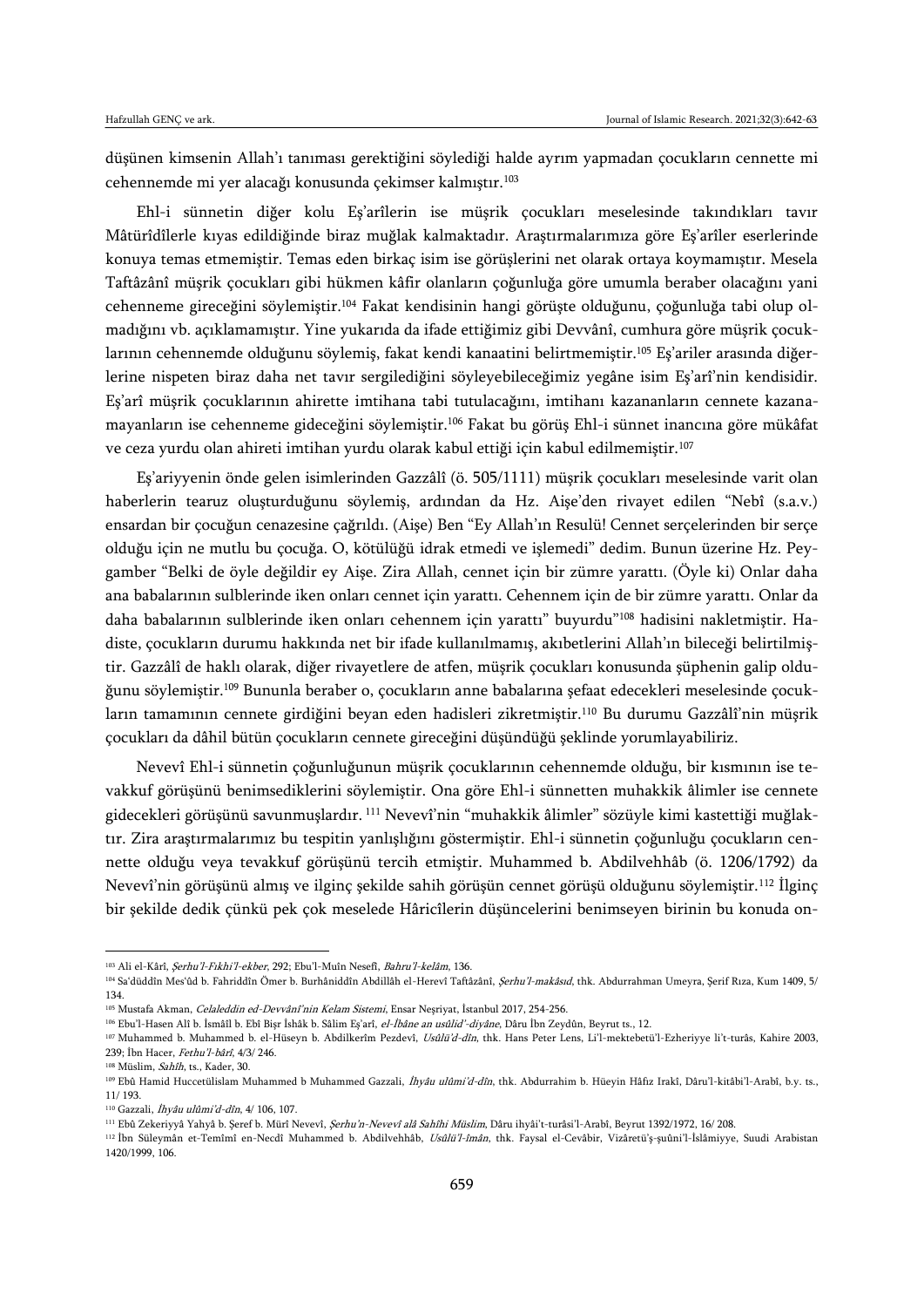lardan farklı düşünmesi dikkate değer bir husustur. Ehl-i sünnetten Ebû Hanîfe ve bazı Hanefîler hariç Hanefî-Mâtürîdîler,<sup>113</sup> Eş'arîler,<sup>114</sup> Ehl-i hadisin cumhuru<sup>115</sup> müşrik çocuklarının cennette olduğunu düşünmektedir. Çünkü Hz. Peygamber şöyle buyurmuştur: "…Cennet bahçesinde, etrafında çocuklar bulunan uzun boylu adama gelince o İbrahim'dir (a.s.). Her ölen çocuk fıtrat üzere ölür. Bazı Müslümanlar "müşriklerin çocukları da mı" diye sorunca Hz. Peygamber "müşriklerin çocukları da…" buyurdu.<sup>116</sup> Hadisçiler tarafından sahih olarak nitelendirilen bu hadis Ehl-i sünnetin müşrik çocukları hakkındaki kanaatini oluşturmuştur. Bununla beraber müşrik çocuklarının cennete gireceklerine dair başka rivayetler de Ehl-i sünnet âlimleri tarafından bu meselede delil olarak kullanılmıştır.<sup>117</sup>

Müşrik çocuklarının cennette olduğu görüşünü benimseyen Ehl-i sünnet âlimleri onların cennette olduğunu bildiren rivayetleri bazen sıhhat derecesini dikkate almadan da delil diye kullanmakla birlikte cehenneme gireceklerini belirten rivayetleri kimi zaman göz ardı etmişlerdir. Hadis âlimleri cehennem rivayetlerini kendi içinde değerlendirmişlerdir. Ancak müşrik çocukları meselesini ele alırken sathi biçimde incelemişler ve taraftarlarını belirtmekle yetinmişlerdir. Sahih olanın cennet görüşü olduğunu ya da tevakkuf edilmesi gerektiğini ifade etmişlerdir. Kelâm âlimlerinin hemen hepsi ise ne cennette ne cehennemde olduklarına dair rivayetlere yer vermemişlerdir. Müslümanlar açısından önemli olduğunu düşündüğümüz müşrik çocukları meselesinde rivayetleri göz ardı ederek bir çözüm yolu bulmak mümkün değildir. Ehl-i sünnet âlimleri de daha önce fikirlerini ele aldığımız üç mezhebe benzer bir tutumla kendi görüşünü yansıtmayan rivayetleri dikkate almadan çözüm arayışına girmiştir. Bunun tutarlı bir yöntem kabul edilemeyeceği ortadadır. Zira karşıt görüştekilerin delil olarak kullandığı rivayete dair uygun bir yorum getirilmediği takdirde rivayetler üzerinden yapılacak bir tartışmada söylenenler havada kalacaktır. Ancak Ehl-i sünnet; Mutezile ve Şîa'dan bir yönüyle farklılaşmaktadır. Görüşünü temellendirirken sadece aklî delillerle yetinmeyip naklî delil de kullanması Ehl-i sünneti hasım karşısında bir adım öne taşımaktadır. "Kimse kimsenin günahını yüklenmez" ve "Çocuktan kalem kaldırılmıştır" gibi bir kimsenin babası sebebiyle cehenneme girmeyeceği ve çocukların cehenneme girmelerine sebep sayılacak günahları işlemediği şeklinde ilkelerin cennette olduklarını bildiren hadislerle desteklenerek teorik temellerin oluşturulması Ehl-i sünneti tüm fırkalar arasında öne çıkarmış, karşıt görüşü savunanlara nazaran karşısında da elini güçlendirmiştir.

# SONUÇ

 $\overline{\phantom{a}}$ 

Müşrik çocuklarının cennette olduğu fikrini; hadis ulemasının yorumlamaları ve kelâmî fırkalardaki yansımaları itibarıyla ele alan bu çalışmada elde edilen sonuçları şöyle özetlemek mümkündür:

Genel bir bakışla, müşrik çocuklarının ahiretteki durumuna işaret eden bütün rivayetlerde görülen hadisler arası çelişkiler, "cennetlik" yaklaşımına mesned teşkil eden aktarımların kendi içerisinde yok gibidir. Zira cennet hizmetçisi ya da neshe medar olabilecek metinler sıhhat noktasında doğrudan cennete işaret eden nakiller kadar kuvvetli değildir.

<sup>&</sup>lt;sup>113</sup> Ebu'l-Muîn Nesefî, *Bahru'l-kelâm*, 136.

<sup>114</sup> Ali el-Kârî, Şerhu'l-Fıkhi'l-ekber, 391.

<sup>&</sup>lt;sup>115</sup> Şihâbüddîn Ahmed b. Muhammed b. Ebî Bekr Kastallânî, İrşâdü's-sârî li şerhi Sahîhi'l-Buhârî, el-Matbatü'l-kübra'l-emîriyye, Mısır 1323/1905, 9/ 349; Bedrüddîn Mahmûd b. Ahmed b. Mûsâ b. Ahmed Aynî, Umdetü'l-kârî şerhu Sahîhi'l-Buhârî, Dâru ihyâi't-turâsi'l-Arabî, Beyrut ts., 8/ 213. <sup>116</sup> Buhârî, Sahîh, Tabir 48.

<sup>&</sup>lt;sup>117</sup> Sâlimî, et-Temhîd fî beyâni't-tevhîd, 64, 65; Ebû Bekr Abdullah b. Muhammed b. Ebî Şeybe İbrâhîm Absî, el-Musannef, thk. Muhammed Avvâme, Dâru'l-kıble, Beyrut 2006, 10/ 339, 340; Alî b. Hüsâmiddîn b. Abdilmelik b. Kadîhân Müttakî el-Hindî, Kenzü'l-ummâl fî süneni'l-ekvâl ve'l-ef'âl, thk. Bekrî Hayyânî, Müessesetü'r-risâle, Beyrut 1981, 14/ 498.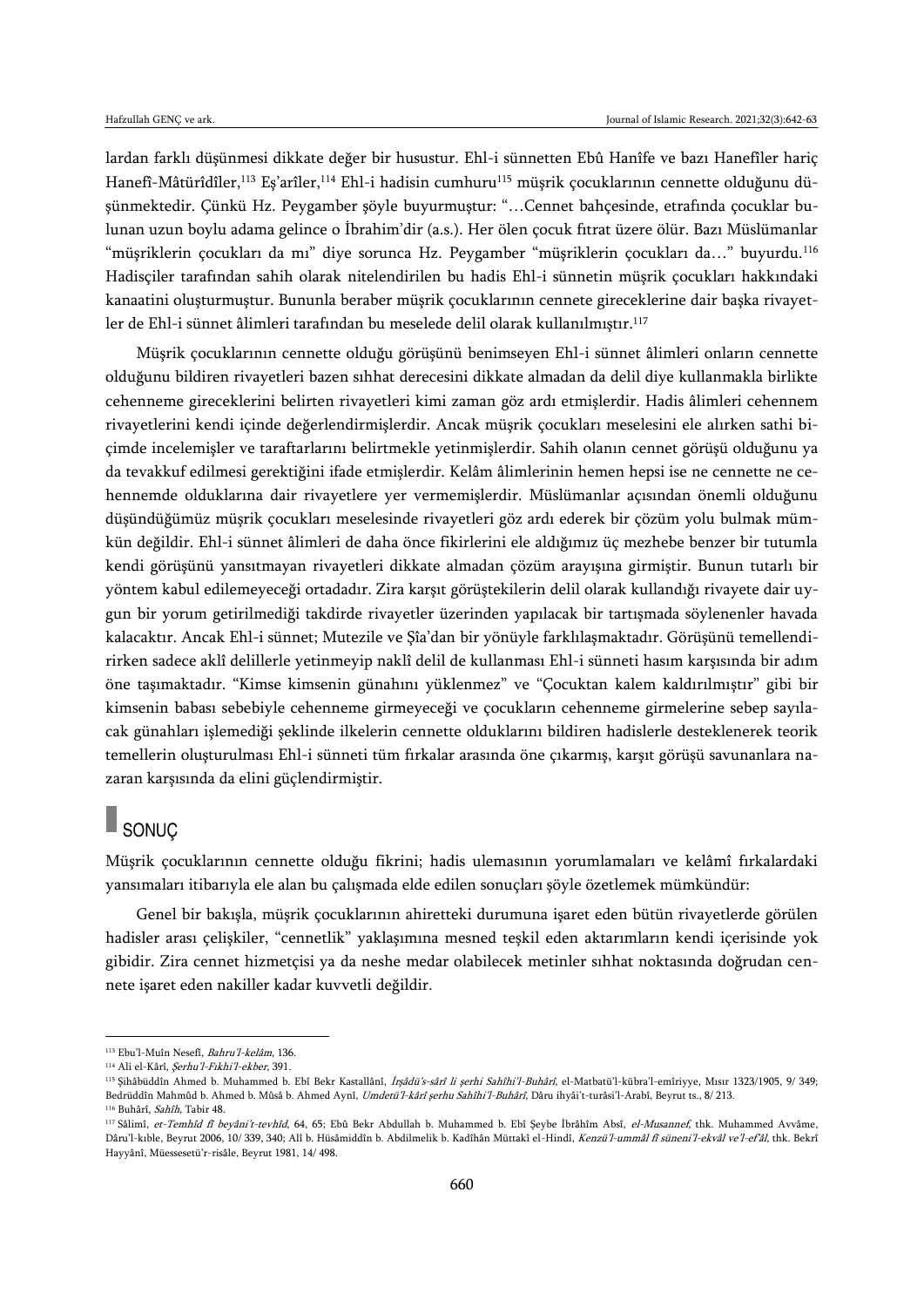Evlâd-ı müşrikînin cennete gireceği görüşü her dönemde yer etmiş ve mezhebi açıdan düzgün bir dağılım göstermiştir. Nevevî ise kendisinden sonra bu hususta belirleyici rol üstlenmiş ve cennet görüşünü savunan isimlerin başında gelmiştir.

Kelâm mezhepleri açısından bakıldığında ise Mutezile ve Şîa aklî delillerle hareket etmekte ve konuyla ilgili hususi rivayetleri dikkate almadan genel ilkelerle hüküm vermektedir. Meseleyi teklif ve aslah üzerinden değerlendiren bu fırkalar teklife muhatap sayılmadan yani buluğa ermeden ölen çocukların ister Müslüman isterse de müşrik çocuğu olsun cennete gideceğini söylemektedir.

Mutezileye göre her ne kadar cennete girmenin yolu dünyada kazanılan sevapların çokluğu, günahların ise azlığı olsa da hiçbir ameli bulunmadan ölen çocuklar için en iyisinin cennete gitmek olduğu ve Allah'ın en iyisini yapması gerektiği ortadadır. Arafta kalmak ya da toprak olmak veyahut da hayvanlarla aynı muameleyi görmek çocuklar açısından en iyi olan değildir. Bununla beraber Mutezile ve Şîa'nın bu yöntemi müşrik çocukları meselesinde fırkanın iç dinamikleri açısından tutarlı olsa da karşıt görüşte olanları ilzam etmek için yeterli değildir. Bu sebeple de kullanışlı değildir. Çünkü hasım bu meselede hususi rivayetlere dayanmakta, görüşünü konuya özel nakille delillendirmektedir. Bu sebeple Mutezile ve Şîa'nın öne sürdüğü akli deliller hasım açısından bir değer ifade etmemektedir. Verdikleri hüküm itibarıyla Mutezile ve Şîa'ya katılsak da yöntemleri açısından katılmamız mümkün değildir.

Müşrik çocuklarının cennette olduğunu söyleyen bir diğer fırka Ehl-i sünnettir. Onlar bu konuda rivayetleri Mutezile ve Şîa'ya nazaran daha fazla dikkate almıştır. Müşrik çocukları da dâhil bütün çocukların cennette olduğunu açıkça bildiren rivayet Ehl-i sünnetin bu meseledeki mesnedidir. Ayrıca aklî deliller ve genel ilkeler de Ehl-i sünnetin bu meselede başvurdukları diğer delillerdir. Bununla beraber Ehl-i sünnet de Mutezile ve Şîa'ya benzer bir tavırla cehennemde olduğunu iddia edenlerin delillerine hiç değinmemiş, görüş sahiplerini ismen zikretmekle yetinmişlerdir. Delil olabilme imkânı açısından Ehl-i sünnetin kullandığı cennette oldukları rivayetiyle Hâricîlerin kullandığı cehennemde oldukları rivayeti arasında fark yoktur. Bu durumda Ehl-i sünnete neden diğer rivayeti tercih etmediği sorulabilir. Ehl-i sünnetin buna vereceği cevap şudur: Aklî deliller ve dinin koyduğu genel ilkeler müşrik çocuklarının cehennemde olamayacağını söylediği için bunları destekleyen cennete gireceklerine dair rivayetleri tercih etmek gerekmektedir. Bu bağlamda Ehl-i sünnetin yöntemi diğer fırkalara nazaran en doğru ve tutarlı yöntem gibi görünmektedir.

- Absî, Ebû Bekr Abdullah b. Muhammed b. Ebî Şeybe İbrâhîm, *el-Musannef*, thk. Muhammed Avvâme, Dâru'l-kıble, Beyrut 2006.
- Ahmed b. Hanbel, Ebû Abdillâh Ahmed b. Muhammed b. Hanbel eş-Şeybânî, *Müsned*, thk. Şuayb Arnavût, Müessesetü'r-risâle, Beyrut 2001.
- Ahmed b. Hanbel, Ebû Abdillâh Ahmed b. Muhammed b. Hanbel eş-Şeybânî, *el-Müsned*, nşr. Ebû Hâcir Muhammed Saîd Besyûnî, y.y., Beyrut 1985.
- Akman, Mustafa, *Mezhepler Tarihinin Klasik Kaynakları: İçerik ve Özellikleri*, Ensar Neşriyat, İstanbul 2019.

# **KAYNAKÇA**

- Akman, Mustafa, "Celâleddin ed-Devvânî'nin Kelam Sistemi", *Namık Kemal Üniversitesi İlahiyat Fakültesi Dergisi*, 2017, c. 3, sayı: 1, ss. 53-99.
- Akman, Mustafa, "Devvânî'nin Akâidi'l-Adûdiyye Şerhi ve Kelamcılığı", *e-Makalat Mezhep Araştırmaları Dergisi*, 2017, c. 10, sayı: 2, ss. 471-530.
- Akman, Mustafa, *Celaleddin ed-Devvânî'nin Kelam Sistemi*, Ensar Neşriyat, İstanbul 2017.
- Aksu, Mustafa, "İslâm Dininde Cihad ve Hz. Peygamber'in Savaşla İlgili Uygulamaları (Sünen-i Tirmizî Özelinde Bir Değerlendirme)", *Uluslararası Sosyal Araştırmalar*

*Dergisi*, 2016, c. 9, sayı: 43, ss. 2314- 2325.

- Ali el-Kârî, Nûrüddîn Alî b. Sultân Muhammed, *Şerhu'l-Fıkhi'l-ekber*, Dâru'l-beşâiri'l-İslâmiyye, Beyrut 1998.
- Ali el-Müttakî, Alî b. Hüsâmiddîn b. Abdilmelik b. Kadîhân, *Kenzü'l-ummâl fî süneni'laḳvâl ve'l-efʿâl*, Müessesetü'r-risâle, Beyrut 1981.
- Aynî, Bedreddîn Mahmud b. Ahmed, *Nuhabu'lefkâr fî tenkîhi nebâhi'l-ehbâr*, Vizâratu'levkâf, Katar 2008.
- Aynî, Bedrüddîn Mahmûd b. Ahmed b. Mûsâ b. Ahmed, *Umdetü'l-kârî şerhu Sahîhi'l-Buhârî*, Dâru ihyâi't-turâsi'l-Arabî, Beyrut ts.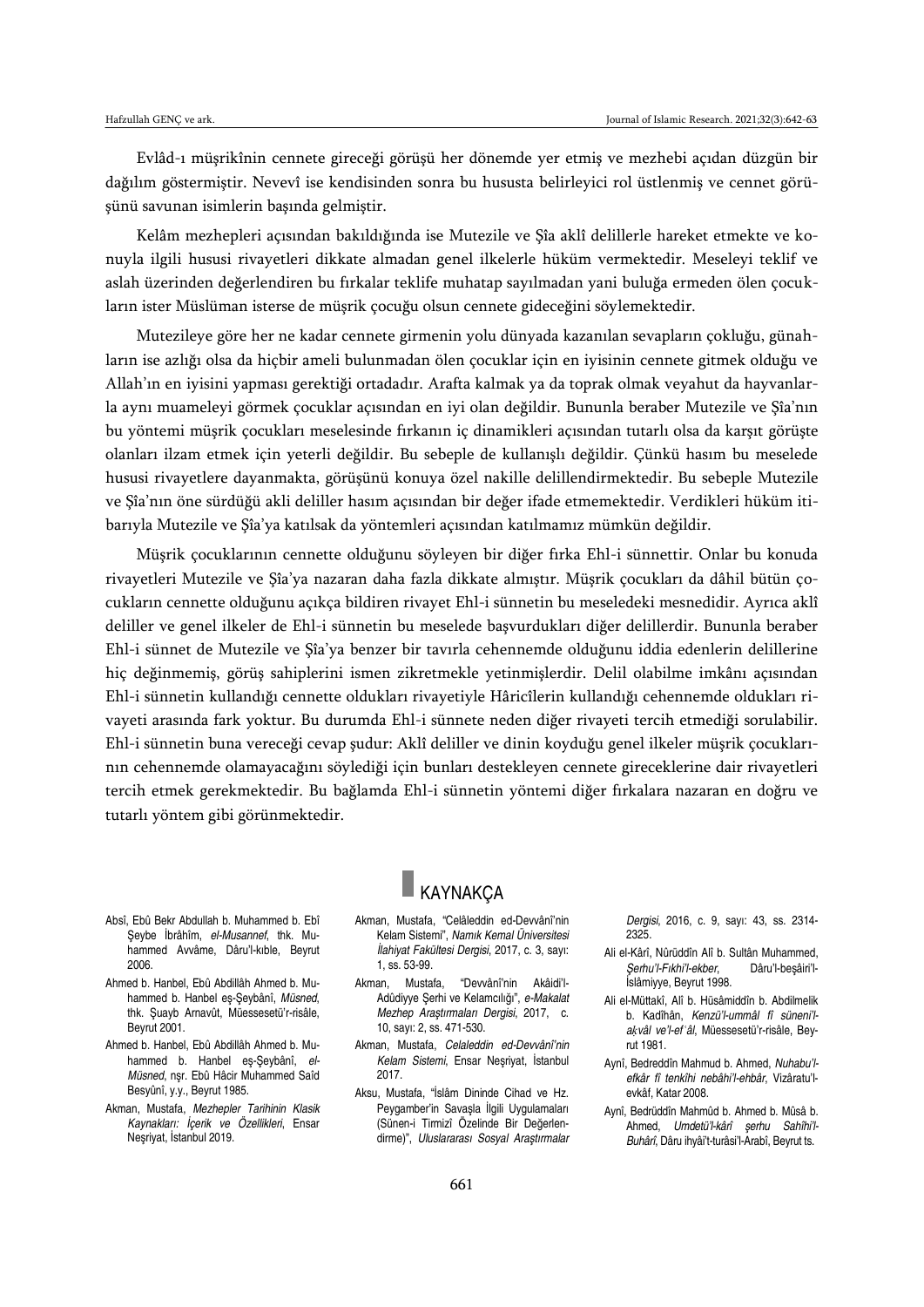- Aynî, Ebû Muhammed Bedrüddîn Mahmûd b. Ahmed b. Mûsâ b. Ahmed, *Umdetu'l-kâri şerhu Sahîhi'l-Buhârî*, Dâru'l-kutubi'lilmiyye, Beyrut 2001.
- Aytekin, Arif, "İslamda Müşrik Çocuklar Meselesi", *Atatürk Üniversitesi İlahiyat Fakültesi Dergisi - Atatürk Üniversitesi İslâmi İlimler Fakültesi Dergisi*, 2008, sayı: 30, ss.121- 138.
- Bâbertî, Ekmelüddîn Muhammed b. Mahmûd b.<br>Ahmed. Serhu Tecrîdi'l-itikâd. Ahmed, *Şerhu Tecrîdi'l-itikâd*, Nuruosmaniye Yazma Eser Kütüphanesi, 34 Nk 2160, İstanbul.
- Bağdâdî, Abdülkahir b. Tâhir b. Muhammed, *el-Milel ve'n-nihal*, thk. Pîr Nasrî, Dâru'lmeşrik, b.y. 1992.
- Begavî, Ebü'l-Kasım Abdullah b. Muhammed b. Abdilazîz, *Şerhu's-sünne*, el-Mektebetu'l-İslamiyye, Beyrut 1983.
- Beyhakî, Ebû Bekr Ahmed b. el-Hüseyn b. Alî, *Sünenü's-sağîr*, Câmi'âtü'd-dirâsâti'l-İslâmî, Karaçi 1989.
- Buhârî, Ebû Abdillâh Muhammed b. İsmâîl b. İbrâhîm el-Cu'fî, *Sahîhu'l-Buhârî*, Dâru İbn Kesîr, Şam 2002.
- Buhârî, Ebû Abdillâh Muhammed b. İsmâîl b. İbrâhîm el-Cu'fî, *el-Câmiʿu'ṣ-ṣaḥîḥ*, nşr. Muhammed Züheyr b. Nasr, Dâru Tavki'n-Necât, Beyrut 2001.
- Buhârî, Ebû Abdillâh Muhammed b. İsmâîl b. İbrâhîm el-Cu'fî, *el-Edebü'l-müfred*, Dâru'lbeşâiri'l-islâmiyye, Beyrut 1989.
- Çağlayan, Harun, "Teklif Karşısında Çocukların Dünya ve Ahiretteki Durumu", *KADER Kelam Araştırmaları Dergisi*, 2014, c. 12, sayı: 1, ss. 37-60.
- Demir, Abdullah, *Ebû İshâk es-Saffâr'ın Kelâm Yöntemi*, İSAM Yayınları, İstanbul 2018.
- Demirci, Selim, "Kelâmî Bazı İhtilafların Kaynağı Olarak Hadisler: Müslüman Olmayanların Bulûğ Çağına Ermeden Ölen Çocuklarının Ahiretteki Durumuna Dair Bazı Rivayetler", *Marmara Üniversitesi İlahiyat Fakültesi Dergisi*, 2016, sayı: 50, ss. 137- 161.
- Devvânî, Ebû Abdillâh Celâlüddîn Muhammed b. Es'ad b. Muhammed, *Akaid-i Adudiyye Şerhi*, çev. Mustafa Akman, Mütercim Yayınları, Batman 2021.
- Devvânî, Ebû Abdillâh Celâlüddîn Muhammed b. Es'ad b. Muhammed, *Şerhu'l-akâidi'l-Adûdiyye*, y.y., b.y. ts.
- Dübeyhî, Süleymân b. Muhammed, *Ehâdîsu'l- 'akîdeti el-mutevehhemu işkâluhâ fi'ssahîhayn*, Mektebetu dâri'l-minhâc, Riyad 1427/2006.
- Ebû Abdurrahmân, Ebu Abdurrahman Mahmud b. Muhammed, *el-Ehâdîsu'd-da'îfe ve'lmevdû'a elletî hakeme aleyhâ Hâfız İbn Kesîr*, Mektebetü'l-ulûm, Medine 2010.
- Ebû Dâvûd et-Tayâlisî, Süleymân b. Dâvûd b. el-Cârûd, *Müsned-i Ebû Dâvud*, thk. Muhammed b. Abdulmuhsin et-Türkî, Dâru Hicr, Kahire 1999.
- Ebû Dâvûd, Süleymân b. el-Eş'as b. İshâk es-Sicistânî el-Ezdî, *Sünenü Ebî Dâvud*, Dâru'l-kütübi'l-arabî, Beyrut ts.
- Ebû Dâvûd, Süleymân b. el-Eş'as b. İshâk es-Sicistânî el-Ezdî, *Sünenü Ebî Dâvûd*, Dâru'l-Kütübi'l-Arabî, Beyrut ts.
- Ebû Ya'lâ, Ahmed b. Alî b. el-Müsennâ et-Temîmî el-Mevsılî, *Müsned-i Ebî Ya'lâ*, Dâru'l-me'mûn li't-turâs, Şam 1984.
- Ebu'l-Muîn Nesefî, Meymûn b. Muhammed b. Muhammed b. Mu'temid, *Bahru'l-kelâm*, çev. Yusuf Arıkaner, Endülüs Yayınları, İstanbul 2019.
- Elbânî, Nâsıruddîn, *Silsiletü'l-elhâdîsi'd-da'îfe ve'l-mevdû'a ve eseruhe's-seyyi' fi'lümmeti*, Dâru'l-me'ârif, Riyâd 1992.
- Esmer, Muntasır Nâsır Muhammed, "el-Ehâdîsu'l-vâride fî masîri'l etfâli fi'l-âhire", *Mecelletü Câmiati Dımeşk*, 1-23.
- Eş'arî, Ebu'l-Hasen Alî b. İsmâîl b. Ebî Bişr İshâk b. Sâlim, *el-İbâne an usûlid'-diyâne*, Dâru İbn Zeydûn, Beyrut ts.
- Eş'arî, Ebu'l-Hasen Alî b. İsmâîl b. Ebî Bişr İshâk b. Sâlim, *Makâlâtü'l-İslâmiyyîn ve ihtilâfu'l-musallîn*, y.y., b.y. ts. https://ar.lib.eshia.ir/71432/0/1.
- Evkuran, Mehmet, "Çağdaş İslam Düşüncesinde "Mezhep" Krizi: Mezheplerin Dinsel/Teolojik Meşruiyeti ve Sosyolojik Anlamı Üzerine", *KADER Kelam Araştırmaları Dergisi,* 2015, c. 13, sayı: 2, ss. 615- 633.
- Eyyûb, Abdulazîz Ruşeyd, "Masîru etfalil müşrikîn fi'l-âhirati", *Havliyyetü külliyeti'ddirâsâti'l-islâmiyyeti'l-arabiyye*, 2018, c. 2, sayı: 8, ss. 957-1024.
- Fahreddin Râzî, Muhammed b. Ömer b. Hüseyn, *Mefâtihu'l-ğayb*, Dâru ihyâi'tturâsi'l-Arabî, Beyrut 1420/1999.
- Gazzâlî, Ebû Hâmid Muhammed b. Muhammed b. Muhammed b. Ahmed, *İḥyâʾü ʿulûmi'd-dîn*, Dâru'l-marife, Beyrut ts.
- Genç, Hafzullah, *Tecrîdü'l-itikâd ve Şerhleri Bağlamında Tûsî'nin Kelam Anlayışı*, Hitit Üniversitesi Sosyal Bilimler Enstitüsü, Doktora Tezi, Çorum 2020.
- Genç, Hafzullah Aydın, Osman, "Hadis ve Kelam İlimleri Açısından Müşrik Çocuklarının Ahiretteki Durumları 2 -Cehennem ve Tevakkuf Görüşleri Özelinde-", *İhya Uluslararası İslam Araştırmaları Dergisi*, 2021, c. 7, sayı: 2, ss. 957-989.
- Heysemî, Ebü'l-Hasen Nûrüddîn Alî b. Ebî Bekr b. Süleymân, *Mecme'u'z-zevâid ve menbaʿu'l-fevâʾid*, Dâru'l-fikr, Beyrut 1412/1992.
- Hıllî, Cemâlüddîn el-Hasen b. Yusuf b. Ali İbnü'l-Mutahhar, *Keşfü'l-murâd fî şerhi Tecrîdi'l-itikâd*, thk. Seyyid İbrahim el-Musevî ez-Zencânî, İnteşârât-ı şekûrî, Kum 1372/1953.
- İbn 'Adî, Ebû Ahmed Abdullāh b. Adî b. Abdillâh el-Cürcânî, *el-Kâmil fî ḍuʿafâʾi'rricâl*, Dâru'l-fikr, Beyrut 1988.
- İbn Battâl, Ebü'l-Hasen Alî b. Halef b.<br>Abdilmelik. Serhu'l-Câmi i's-sahîh. Abdilmelik, *Şerḥu'l-Câmiʿi'ṣ-ṣahîḥ*, Mektebetü'r-rüşd, Riyad 2003.
- İbn Ebî Şeybe, Ebû Bekr Abdullāh b. Muhammed, *Musannefu İbn Ebî Şeybe*, Dârul' kıble, Beyrut 2006.
- İbn Hacer, Ebü'l-Fazl Şihâbüddîn Ahmed b. Alî b. Muhammed el-Askalânî, *Fethu'l-Bâri bi şerhi imâm Ebî Abdillâh Muhammed b. İsmâil el-Buhârî*, Mektebetu Melik Fahd, Riyad 1421.
- İbn Hibbân, Muhammed b. Hibbân b. Ahmed. *Sahîhu İbn Hibbân*, thk. Şuayb Arnavût, Müessesetü'r-risâle, Beyrut 1993.
- İbn Melek, Muhammed b. Abdüllatif er-Rûmî el-Hanefî, *Şerhu Mesâbihi's-sünne*, Vizâratu'l-evkâf, Kuveyt 2012.
- İbn Teymiyye, Ebü'l-Abbâs Takıyyüddîn Ahmed b. Abdilhalîm el-Harrânî, *Derʾü teʿârużi'l-ʿaḳl ve'n-naḳ*, Câmiatu İmam Muhammed b. Su'ûd, Riyad 1991.
- İbnü'l-'Arabî, Ebû Saîd Ahmed b. Muhammed b. Ziyâd el-Basrî, *Mu'cemu İbni'l-A'râbî*, Dâru'l-İbni'l-Cevzî, Riyad 1997.
- İbnü'l-Cevzî, Ebü'l-Ferec Cemâlüddîn Abdurrahmân b. Alî b. Muhammed, *el-Keşf li-müşkili'ṣ-Ṣaḥîḥayn*, Dâru'l-vatan, Riyad 1997.
- İbnü'l-Esîr, Ebü's-Seâdât Mecdüddîn el-Mübârek b. Esîrüddîn, *Câmiʿu'l-uṣûl lieḥâdîs i'r-Resûl*, Mektebetü dâru'r-reyyân, b.y. 1972.
- Ka'bî, Abdullah b. Ahmed b. Mahmûd el-Belhî, *Kitâbu'l-makâlât*, thk. Hüseyin Hansu, KURAMER, İstanbul 2018.
- Kâdî Abdülcebbâr, Abdülcebbâr b. Ahmed b. Abdilcebbâr el-Hemedânî, *Şerhu'l-usûli'lhamse*, çev. İlyas Çelebi, TÜYEK Yayınları, İstanbul 2013.
- Kastallânî, Ebü'l-Abbâs Şihâbüddîn Ahmed b. Muhammed b. Ebî Bekr, *İrşadü's-sâri li şerhi Sahîhi'l-Buhârî*, Matbaatü'l-kübrâ, Mısır 1323/1905.
- Keşmîrî, Muhammed Enver Şâh Hüseynî, *Feyżü'l-bârî ʿalâ Ṣaḥîḥi'l-Buḫârî*, Dâru'lkütübi'l-ilmiyye, Beyrut 2005.
- Kirmânî, Ebû Abdillâh Şemsüddîn Muhammed b. Yûsuf b. Alî, *el-Kevâkibû'd-derârî fî şerhi Sahîhi'l-Buhârî*, Dâru İhyâi Turâsi'l-Arabî, Beyrut 1408/1981.
- Koloğlu, Orhan Şener, *Cübbâîler'in Kelam Sistemi*, İSAM Yayınları, İstanbul 2017.
- Kurtubî, Ebû Abdillâh Muhammed b. Ahmed b. Ebî Bekr b. Ferh, *et-Tezkira fî ahvâli'lmevtâ ve'l-ahira*, y.y., Beyrut 2008.
- Levent, Zeynel, *Teşkilât-ı Mahsusa'dan Kuvayı Milliye'ye Gayrinizami Harp*, (Yayınlanmamış Doktora Tezi), Ankara Üniversitesi Türk İnkılap Tarihi Enstitüsü, Ankara 2019.
- Mâlik, Ebû Abdillâh Mâlik b. Enes b. Mâlik b. Ebî Âmir el-Asbahî el-Yemenî, *Muvatta*, Dâru ihyâi't-turâsi'l-arabî, Beyrut 1985.